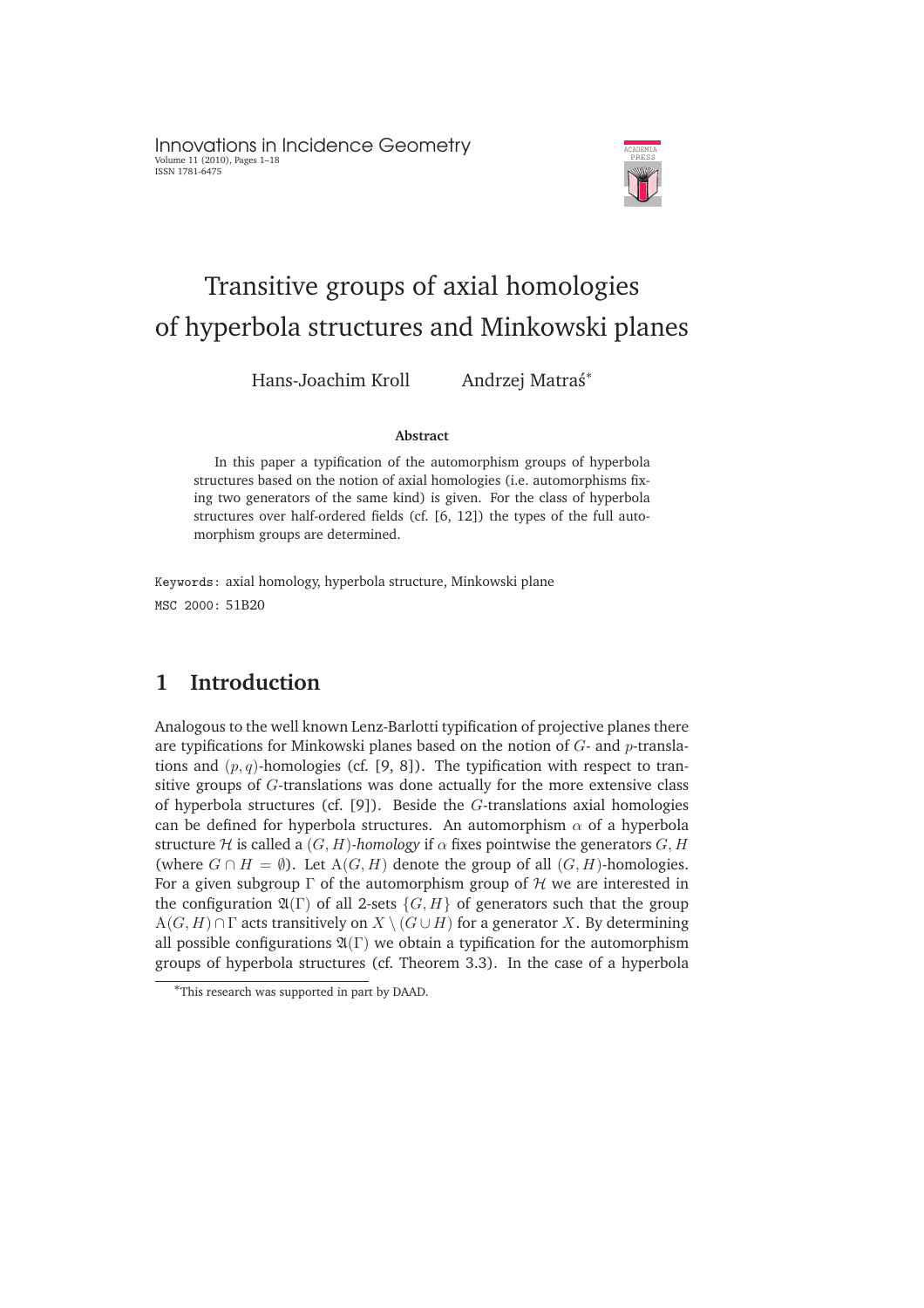structure defined by a sharply 3-transitive permutation group Lemma 3.5 yields examples of automorphism groups of every type. In particular we deal with characterizations of the hyperbola structures defined by sharply 3-transitive permutation groups (cf. Theorem 3.9).

The type of the full automorphism group of a hyperbola structure  $H$  will be called the type of  $H$ . Just as in the theory of projective planes the typification causes the problem to determine the hyperbola structures of each type, or at least to give examples. In the last section of this paper the types of the hyperbola structures over half-ordered fields constructed by J. Jakóbowski [6] will be determined (cf. Theorem 4.12, Lemma 4.6, Theorem 4.9).

#### **2 Hyperbola structures: definitions and notations**

Hyperbola structures can be defined in different ways (cf. [5, 1, 7]). For our purpose the representation by permutation sets is most suitable. Let  $(M, \Sigma)$  be a permutation set<sup>1</sup>. Putting  $P := M \times M$ ,  $\mathfrak{K} := \{ \{ (x, \gamma(x)) \mid x \in M \} \mid \gamma \in \Sigma \}$ and  $\mathfrak{G}_1 := \{ \{a\} \times M \mid a \in M \}$ ,  $\mathfrak{G}_2 := \{ M \times \{a\} \mid a \in M \}$  we obtain an incidence structure  $\mathcal{H}(M,\Sigma) = \mathcal{H}(\Sigma) := (P,\mathfrak{K},\mathfrak{G}_1 \cup \mathfrak{G}_2)$ ; the elements of P,  $\hat{\mathcal{R}}$  and  $\mathfrak{G} := \mathfrak{G}_1 \cup \mathfrak{G}_2$  are called *points, chains* and *generators* respectively, and  $n := |M| - 1$  is called the *order of*  $\mathcal{H}(M, \Sigma)$ . For every point  $x \in P$  and  $i \in \{1, 2\}$ there is exactly one generator  $X \in \mathfrak{G}_i$  with  $x \in X$  (notation:  $[x]_i := X$ ). Then  $\mathcal{H}(M, \Sigma)$  is called a *hyperbola structure*, if  $\Sigma$  is acting sharply 3-transitively on M. The chains of a hyperbola structure are called *circles*.

Let  $\mathcal{H} = (P, \mathfrak{K}, \mathfrak{G}_1 \cup \mathfrak{G}_2)$  be a hyperbola structure. For every point  $w \in P$ we define:  $[w] := [w]_1 \cup [w]_2$ ,  $P^w := P \setminus [w]$ ,  $\mathfrak{K}(w) := \{X \in \mathfrak{K} \mid w \in X\}$ ,  $\mathfrak{K}^w:=\{X\setminus\{w\}\mid X\in\mathfrak{K}(w)\},\ \mathfrak{G}_i^w:=\{X\cap P^w\mid X\in\mathfrak{G}_i,\ w\not\in X\}$  for  $i\in\{1,2\},$ and  $\mathcal{H}^w := (P^w, \mathfrak{K}^w, \mathfrak{G}_1^w \cup \mathfrak{G}_2^w), \mathcal{A}(w) := (P^w, \mathfrak{K}^w \cup \mathfrak{G}_1^w \cup \mathfrak{G}_2^w).$  Then  $\mathcal{H}^w$  is called the *derivation of* H *in the point w*. Moreover, H is called a *Minkowski plane*, if  $A(w)$  is an affine plane for all  $w \in P$ ; in this case  $A(w)$  is called the *affine derivation of* H *in* w.

Let  $\mathcal{H}(M,\Sigma)$  and  $\mathcal{H}(M',\Sigma')$  be two hyperbola structures and  $\varphi\colon P\to P'$  a bijection. The bijection  $\varphi$  is called an *isomorphism from*  $\mathcal{H}(M,\Sigma)$  *onto*  $\mathcal{H}(M',\Sigma')$ if  $\varphi(\mathfrak{K}) = \mathfrak{K}'.$ 

Let  $\varphi$  be an isomorphism. Then  $\varphi(\mathfrak{G}_1) = \mathfrak{G}'_1$ ,  $\varphi(\mathfrak{G}_2) = \mathfrak{G}'_2$  or  $\varphi(\mathfrak{G}_1) = \mathfrak{G}'_2$ ,  $\varphi(\mathfrak{G}_2)=\mathfrak{G}_1'.$ 

For every isomorphism  $\varphi$  there exist two bijections  $\alpha, \beta \colon M \to M'$ , such that  $\varphi(x,y) = (\alpha(x), \beta(y))$  for all  $(x,y) \in P$  or  $\varphi(x,y) = (\alpha(y), \beta(x))$  for all

<sup>&</sup>lt;sup>1</sup>i.e.  $\Sigma$  is a set of permutations of the set M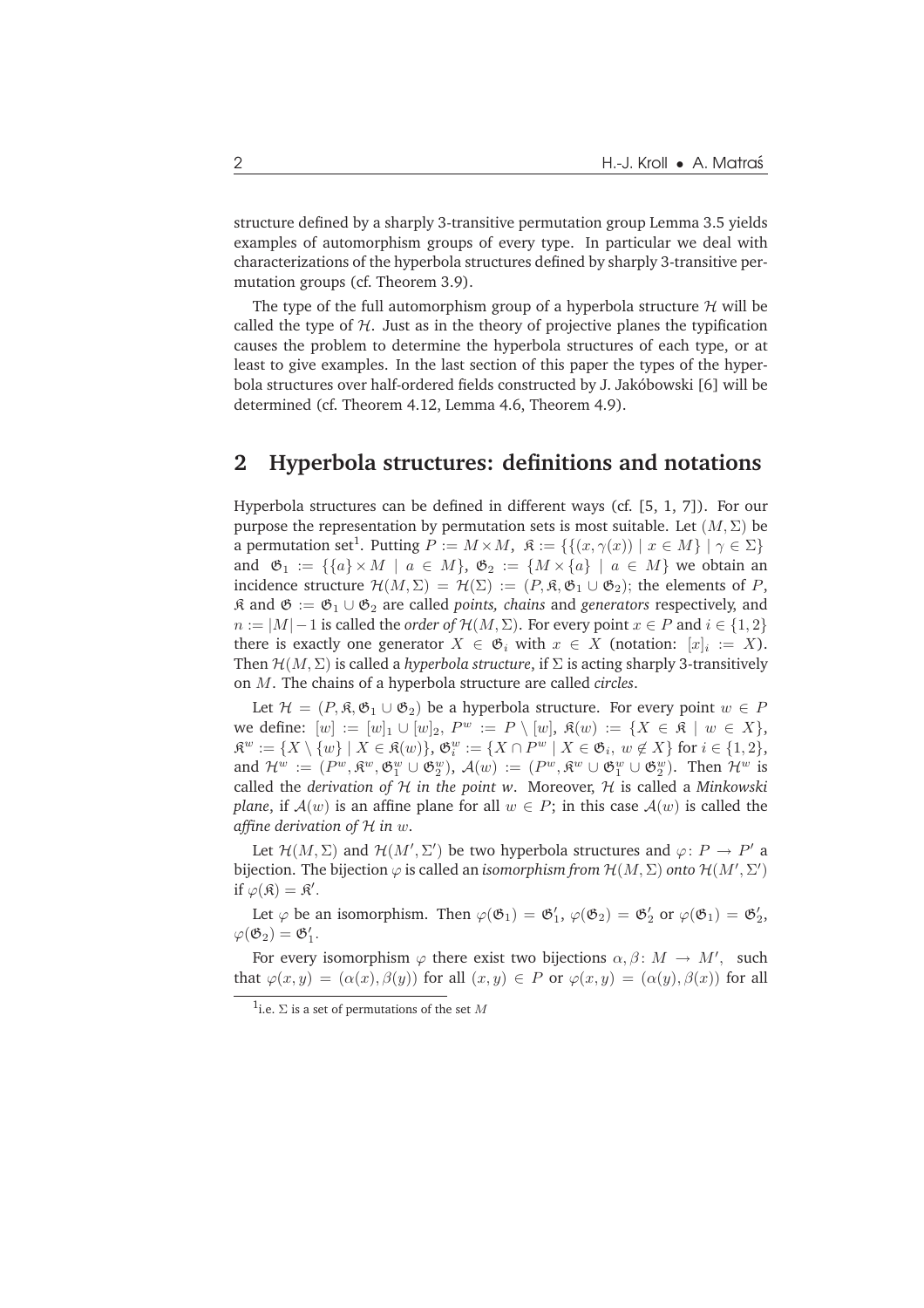$(x,y) \in P$ .

**Lemma 2.1** (Wefelscheid [14]). Let  $\mathcal{H}(M, \Sigma)$  and  $\mathcal{H}(M', \Sigma')$  be two hyperbola *structures and*  $\alpha, \beta \colon M \to M'$  *two bijections.* 

- (1)  $\varphi: (x, y) \mapsto (\alpha(x), \beta(y))$  *is an isomorphism iff*  $\Sigma' = \beta \Sigma \alpha^{-1}$ .
- (2)  $\varphi: (x, y) \mapsto (\alpha(y), \beta(x))$  *is an isomorphism iff*  $\Sigma' = \beta \Sigma^{-1} \alpha^{-1}$ .

An automorphism  $\varphi$  of a hyperbola structure H is called *proper*, if  $\varphi(\mathfrak{G}_1) = \mathfrak{G}_1$ .

The following notation is convenient to describe the proper automorphisms of  $\mathcal{H}(M, \Sigma)$ . For  $\alpha \in \text{Sym } M$  let denote  $\alpha \colon M \times M \to M \times M$ ,  $(x, y) \mapsto (\alpha(x), y)$ and  $\alpha \colon M \times M \to M \times M$ ,  $(x, y) \mapsto (x, \alpha(y))$ . For every proper automorphism  $\varphi$  there exist  $\alpha, \beta \in \text{Sym } M$  with  $\varphi = \alpha \circ \beta$ .

The classical model of a Minkowski plane is  $\mathcal{H}(\mathsf{PGL}(2,\mathbb{F}))$ , where  $\mathbb F$  is a commutative field. Every Minkowski plane isomorphic to a plane  $\mathcal{H}(\mathsf{PGL}(2,\mathbb{F}))$  is called a *Miquelian* Minkowski plane.

Modifying the classical model J. Jakobowski [6] constructed a class of non-Miquelian Minkowski planes. Let  $(F, P)$  be a half-ordered field, i.e. P is a subgroup of index 2 of the multiplicative group  $(\mathbb{F}^*, \cdot)$  of the field  $(\mathbb{F}, +, \cdot)$ . Let  $\chi: \mathbb{F}^* \to \{-1,1\}$  denote the character belonging to  $P, \overline{\mathbb{F}} = \mathbb{F} \cup \{\infty\}$  the projective line over F and

$$
\overline{\mathbb{F}}^{(3)} := \{ (x_1, x_2, x_3) \in \overline{\mathbb{F}}^3 \mid |\{x_1, x_2, x_3\}| = 3 \}.
$$

For  $(x_1, x_2, x_3) \in \overline{\mathbb{F}}^{(3)}$  we define  $\omega(x_1, x_2, x_3) = \chi(x_1 - x_2)\chi(x_2 - x_3)\chi(x_3 - x_1)$ where  $\chi(x-y) := \begin{cases} 1 & \text{for } x = \infty \\ 1 & \text{for } x = x \end{cases}$  $-1$  for  $y = \infty$ .

A permutation  $f \in \text{Sym} \overline{\mathbb{F}}$  is called *order-preserving* (*order-reversing*) if for all  $(x_1, x_2, x_3) \in \overline{\mathbb{F}}^{(3)}$ ,

$$
\omega(f(x_1), f(x_2), f(x_3)) = \omega(x_1, x_2, x_3) \quad (=-\omega(x_1, x_2, x_3))
$$

holds.

We define  $\Pi^+$  and  $\Pi^-$  to be the set of all order-preseving and all orderreversing permutations of  $\overline{\mathbb{F}}$  respectively. Finally we put PGL<sup>+</sup> := PGL(2,  $\mathbb{F}\setminus \cap \Pi^+$ and  $PGL^{-} := PGL(2, \mathbb{F}) \cap \Pi^{-}$ . Then  $PGL(2, \mathbb{F}) = PGL^{+} \cup PGL^{-}$ .

**Theorem 2.2** (Jakóbowski 1993). Let  $(F, P)$  be an half-ordered field and let  $f,g \in \Pi^+$ . Then  $\Sigma(f,g) := \mathsf{PGL}^+ \cup g^{-1} \mathsf{PGL}^- f$  acts sharply 3-transitively on  $\overline{\mathbb{F}}$ .

Theorem 2.2 is a generalization of a result of C. Pedrini [10].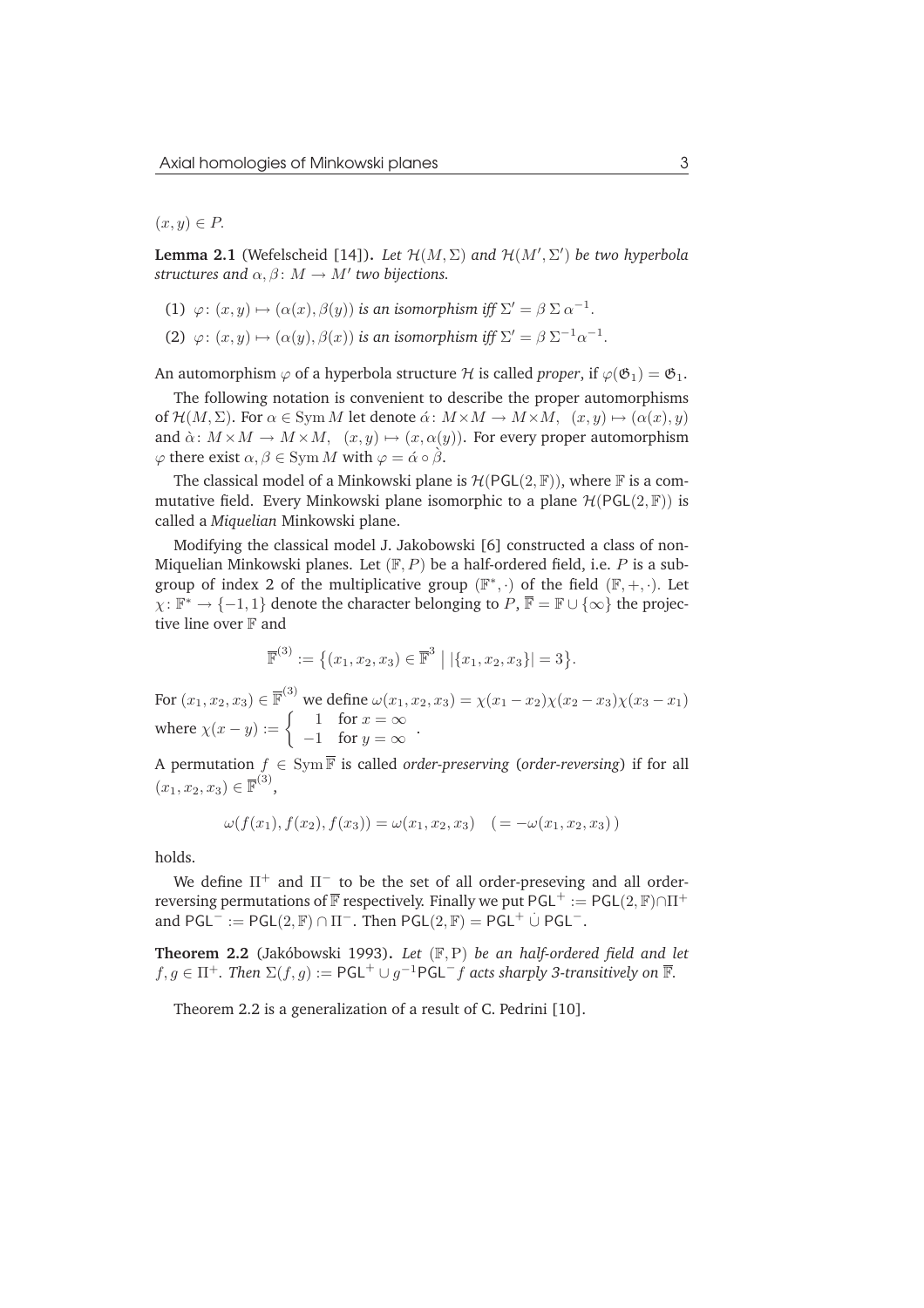Let (F, P) be a half-ordered field and  $f, g \in \Pi^+$ . Then  $\mathcal{H}(\mathbb{F}, f, g) := \mathcal{H}(\Sigma(f, g))$ is a hyperbola structure by Theorem 2.2.

For  $a, b \in \mathbb{F}$ ,  $a \neq 0$  let  $a^{\bullet} \colon \overline{\mathbb{F}} \to \overline{\mathbb{F}}$  and  $b^+ \colon \overline{\mathbb{F}} \to \overline{\mathbb{F}}$  denote the canonic extension of the left multiplication  $x \mapsto ax$  and translation  $x \mapsto b + x$  respectively. We note that  $b^+ \in {\sf PGL}^+$  for all  $b \in \mathbb{F}$  (cf. [13, 2.4]).

## **3 Transitive groups of axial homologies of hyperbola structures**

Let  $\mathcal{H} = (P, \mathfrak{K}, \mathfrak{G}_1 \cup \mathfrak{G}_2)$  be a hyperbola structure. Let  $\alpha \in \text{Aut }\mathcal{H}$  and  $G, H \in \mathfrak{G}$ with  $G \cap H = \emptyset$ . The automorphism  $\alpha$  is called an *axial homology with axis* G, H (shortly  $(G, H)$ -*homology*), if  $G \cup H \subset Fix \alpha$ . The automorphism  $\alpha$  is called a *G*-*translation*, if  $\alpha = id$  or Fix  $\alpha = G$ .

If  $\alpha$  is a  $(G, H)$ -homology or a G-translation with  $G \in \mathfrak{G}_i$  then  $\alpha(X) = X$  for all  $X \in \mathfrak{G} \setminus \mathfrak{G}_i$ . Note that every  $(G, H)$ -homology and every  $G$ -translation is a proper automorphism, i.e. maps  $\mathfrak{G}_i$  onto  $\mathfrak{G}_i$ .

All  $(G, H)$ -homologies form a group  $A(G, H)$ . The set of all G-translations is denoted by  $T(G)$ .

**Lemma 3.1.** *Let*  $\gamma \in A(G, H)$  *and*  $p \in P \setminus (G \cup H)$  *with*  $\gamma(p) = p$ *. Then*  $\gamma = id$ *.* 

*Proof.* We may assume  $G, H \in \mathfrak{G}_1$ . Consider  $X := [p]_1$ . Then  $X \neq G, H$ . For  $x \in X$  we have  $\gamma(x) = \gamma([p]_1 \cap [x]_2) = [\gamma(p)]_1 \cap [x]_2 = [p]_1 \cap [x]_2 = x$ . Hence, for all  $C \in \mathfrak{K}$  we have  $\gamma(C) = C$ , because  $g := C \cap G$ ,  $h := C \cap H$ ,  $x := C \cap X$ are three fixed points. Let  $z \in P \setminus (G \cup H)$ . Then there is a circle  $C \in \mathfrak{K}$  with  $z \in C$ , and  $\gamma(z) = \gamma(C \cap [z]_2) = \gamma(C) \cap [z]_2 = C \cap [z]_2 = z.$ 

Let  $\Gamma$  be a subgroup of Aut  $\mathcal H$ . Then  $\Gamma$  is called  $(G, H)$ -transitive, if there is an  $X \in \mathfrak{G}$  with  $|G \cap X| = 1$  such that  $\Gamma \cap A(G, H)$  acts transitively on  $X \setminus (G \cup H)$ . Moreover,  $\Gamma$  is called *G*-transitive, if there is an  $X \in \mathfrak{G}$  with  $|G \cap X| = 1$  such that  $\Gamma \cap T(G)$  acts transitively on  $X \setminus G$ . The hyperbola structure is called  $(G, H)$ -transitive if Aut  $H$  is  $(G, H)$ -transitive.

If  $\Gamma$  is  $(G, H)$ -transitive and  $G \in \mathfrak{G}_i$  then  $\Gamma \cap A(G, H)$  acts transitively on  $\mathfrak{G}_i \setminus \{G, H\}$ , hence transitively on  $Y \setminus (G \cup H)$  for every  $Y \in \mathfrak{G} \setminus \mathfrak{G}_i$ .

Looking for all imaginable configurations  $\mathfrak{Z} := \{ G \in \mathfrak{G} \mid \Gamma \text{ is } G\text{-transitive} \}$  the subgroups Γ of the automorphism group of a hyperbola structure were typified in [9]. Here we consider for  $i = 1, 2$  the configurations

$$
\mathfrak{A}_i(\Gamma) := \{ \{ G, H \} \mid G, H \in \mathfrak{G}_i, \Gamma \text{ is } (G, H) \text{-transitive} \}.
$$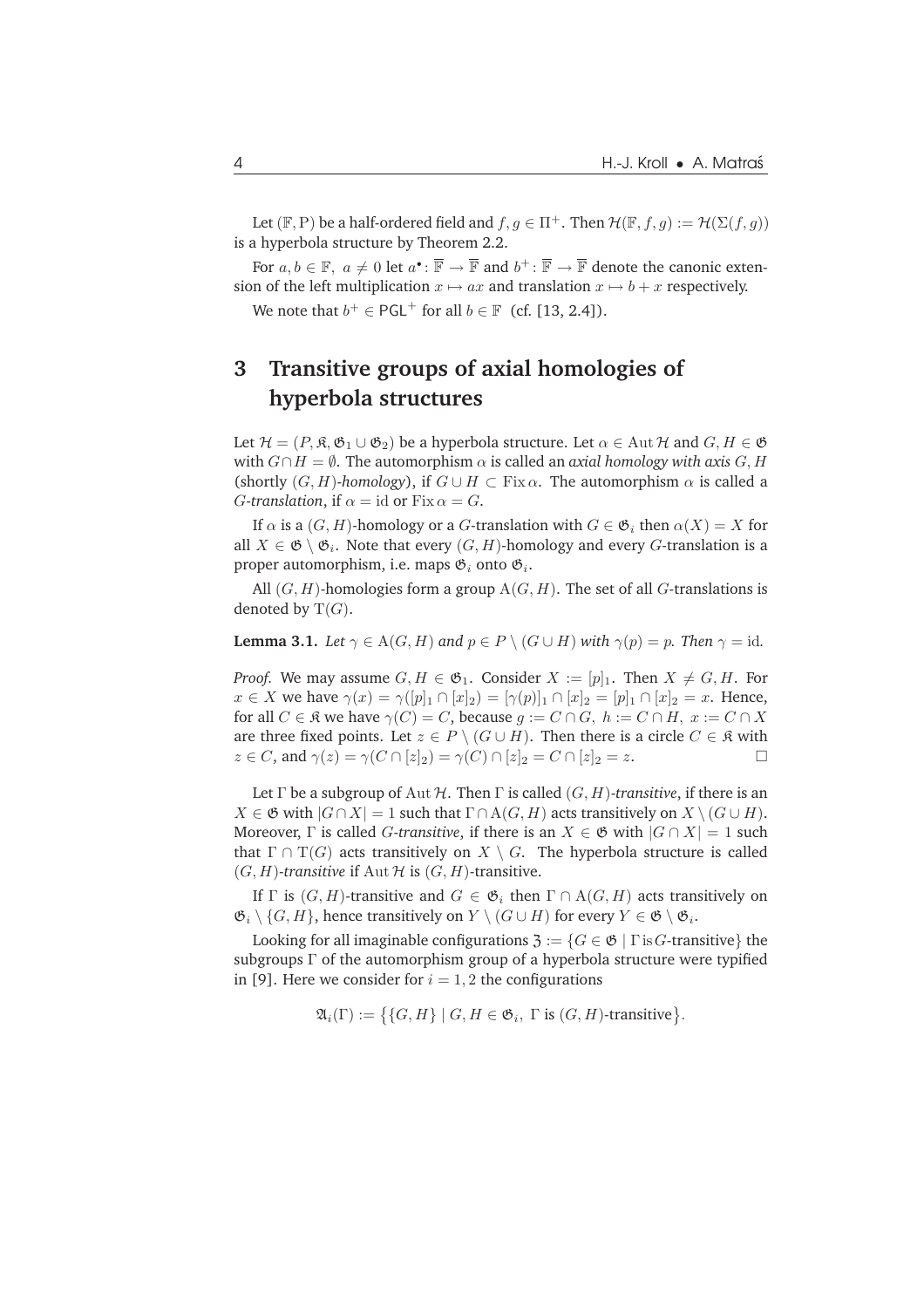Describing all possible configurations  $\mathfrak{A}_1(\Gamma)$  and  $\mathfrak{A}_2(\Gamma)$  we obtain a further typification of the subgroups  $\Gamma$  of Aut  $\mathcal{H}$ . For this purpose we first notice the following.

**Lemma 3.2.** *Let*  $\gamma \in \Gamma$  *and*  $G, H \in \mathfrak{G}$  *with*  $G \cap H = \emptyset$ *. Then we have:* 

- (1)  $A(\gamma(G), \gamma(H)) = \gamma A(G, H) \gamma^{-1};$
- (2) *if*  $\Gamma$  *is*  $(G, H)$ *-transitive, then*  $\Gamma$  *is*  $(\gamma(G), \gamma(H))$ *-transitive.*

From Lemma 3.2, we get the following result.

**Theorem 3.3.** *Let* H *be a hyperbola structure and* Γ *a subgroup of* Aut H*. For* i ∈ {1, 2} *exactly one of the following statements is valid:*

- (0)  $\mathfrak{A}_i(\Gamma) = \emptyset$ ;
- (1)  $|\mathfrak{A}_i(\Gamma)| = 1$ ;
- (2) *there is an involution*  $\alpha: \mathfrak{G}_i \to \mathfrak{G}_i$  *such that*

$$
\mathfrak{A}_i(\Gamma)=\{\{X,\alpha(X)\}\mid X\in\mathfrak{G}_i\};
$$

(3) *there exists a generator*  $E \in \mathfrak{G}_i$  *such that* 

$$
\mathfrak{A}_i(\Gamma) = \{ \{ E, X \} \mid X \in \mathfrak{G}_i, X \neq E \};
$$

(4)  $\mathfrak{A}_i(\Gamma) = \{ \{X, Y\} \mid X, Y \in \mathfrak{G}_i, X \neq Y \}.$ 

*Proof.* Let  $\{E, F\} \in \mathfrak{A}_i(\Gamma)$ . If  $\gamma(\{E, F\}) = \{E, F\}$  for all  $\gamma \in \Gamma$  then  $|\mathfrak{A}_i(\Gamma)| = 1$ . Now, let  $\{A, B\} \in \mathfrak{A}_i(\Gamma)$  with  $\{E, F\} \neq \{A, B\}$ , say  $B \neq E, F$ . Then for  $X \in$  $\mathfrak{G}_i$ ,  $X \neq E$ , F there is an  $\eta \in \Gamma \cap A(E, F)$  with  $\eta(B) = X$ , hence  $\{\eta(A), X\} =$  $\{\eta(A),\eta(B)\}\in\mathfrak{A}_i(\Gamma)$  by Lemma 3.2(2). Thus every  $X\in\mathfrak{G}_i$  is contained in at least one element of  $\mathfrak{A}_i(\Gamma)$ . If  $E = A$ , then  $\{E, X\} \in \mathfrak{A}_i(\Gamma)$  for all  $X \in \mathfrak{G}_i \setminus \{E\}$ . Hence, every  $X \in \mathfrak{G}_i$  is contained in exactly one element of  $\mathfrak{A}_i(\Gamma)$  or  $\mathfrak{A}_i(\Gamma) =$  $\{E, X\} \mid X \in \mathfrak{G}_i, X \neq E\}$  or  $\mathfrak{A}_i(\Gamma) = \{ \{X, Y\} \mid X, Y \in \mathfrak{G}_i, X \neq Y\}.$ 

Let  $j, k \in \{0, 1, 2, 3, 4\}, j \leq k$ . We will say that  $\Gamma$  *is of type*  $(j; k)$ , if  $\mathfrak{A}_1(\Gamma)$ and  $\mathfrak{A}_2(\Gamma)$  are of the form (j) and (k) in Theorem 3.3, respectively, or if  $\mathfrak{A}_1(\Gamma)$ and  $\mathfrak{A}_2(\Gamma)$  are of the form  $(k)$  and  $(j)$ , respectively. For  $\Gamma$  there are 15 possible types.

In the following we consider a hyperbola structure  $\mathcal{H} = \mathcal{H}(M, \Sigma)$  with  $id \in \Sigma$ . To avoid brackets, for  $x \in M$  we identify the point  $(x, x)$  with x.

In the following lemma we characterize those permutations  $\alpha$ ,  $\beta$  of M yielding an axial homology  $\alpha \circ \beta$ .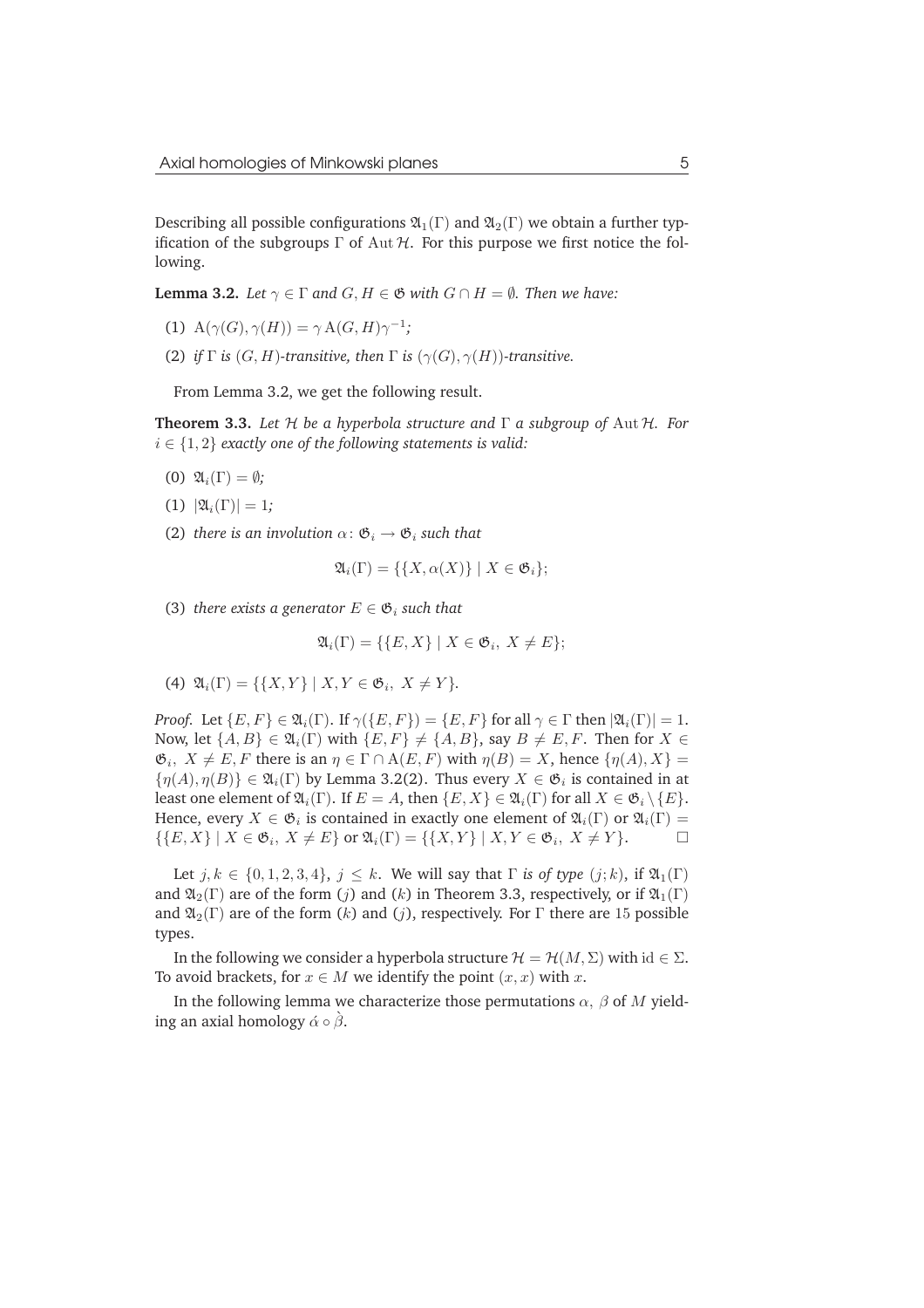**Lemma 3.4.** *Let*  $g, h \in M$ ,  $g \neq h$  and  $G_i := [g]_i$ ,  $H_i := [h]_i$   $(i = 1, 2)$ . For all *bijections*  $\alpha$ ,  $\beta$ :  $M \rightarrow M$  *we have:* 

- (1)  $\alpha \circ \beta$  *is an axial homology*  $\iff \beta \Sigma \alpha^{-1} = \Sigma$ ,  $|\text{Fix } \alpha| \geq 2$ ,  $|\text{Fix } \beta| \geq 2$  *and*  $\beta =$  id *or*  $\alpha =$  id.
- (2)  $\alpha$  *is a* ( $G_1, H_1$ )*-homology*  $\iff g, h \in \text{Fix } \alpha$  *and*  $\Sigma \alpha = \Sigma$ *. In particular we have:*  $\acute{\alpha} \in A(G_1, H_1) \implies \alpha \in \Sigma_{g,h}^2$ .
- (3)  $\hat{\beta}$  *is a* ( $G_2, H_2$ )*-homology*  $\iff g, h \in \text{Fix } \beta$  *and*  $\Sigma = \beta \Sigma$ *. In particular we have:*  $\hat{\beta} \in A(G_2, H_2) \implies \beta \in \Sigma_{g,h}$ .

*Proof.* Because of Lemma 2.1 we may assume  $\beta \Sigma \alpha^{-1} = \Sigma$ , i.e.  $\beta \Sigma = \Sigma \alpha$ . We have  $G_1 = \{g\} \times M$ ,  $H_1 = \{h\} \times M$ . Hence

$$
\begin{aligned}\n\acute{\alpha} \circ \grave{\beta} &\in A(G_1, H_1) \iff \{g\} \times M, \{h\} \times M \subset \text{Fix } \acute{\alpha} \circ \grave{\beta} \\
&\iff g, h \in \text{Fix } \alpha \text{ and } \beta = \text{id}.\n\end{aligned}
$$

Hence  $\alpha \in A(G_1, H_1)$  implies  $\Sigma \alpha^{-1} = \Sigma$ , thus  $\Sigma \alpha = \Sigma$ , and  $\alpha = \text{id} \circ \alpha \in \Sigma_{g,h}$ . This proves (2) and the first part of (1). The remaining parts follow in the same way.  $\Box$ 

The meaning of the  $(G, H)$ -transitivity for the permutation set  $(M, \Sigma)$  is given in the following lemma.

**Lemma 3.5.** *Let*  $g, h \in M$ ,  $g \neq h$  and  $G_i := [g]_i$ ,  $H_i := [h]_i$   $(i = 1, 2)$  and

 $A := \{ \alpha \in \text{Sym } M \mid \alpha \text{ is a } (G_1, H_1) \text{-homology} \},\$  $B := \{ \alpha \in \text{Sym } M \mid \alpha \text{ is a } (G_2, H_2) \text{-homology} \}.$ 

*Then we have:*

- (1)  $A = A^{-1} \subset \Sigma_{a,h}$  and  $\Sigma A = \Sigma$ ;
- (2) Aut H is  $(G_1, H_1)$ -transitive  $\iff A = \sum_{a,b}$ ;
- (3)  $B = B^{-1} \subset \Sigma_{q,h}$  *and*  $B\Sigma = \Sigma$ *;*
- (4) Aut H *is*  $(G_2, H_2)$ -transitive  $\iff B = \sum_{a,h}$ .
- *Proof.* (1) For  $\alpha \in A$  we have  $\Sigma \alpha = \Sigma$  and  $\alpha \in \Sigma_{q,h}$  by Lemma 3.4. Furthermore,  $(\dot{\alpha})^{-1} = \alpha^{-1}$ , hence  $\alpha^{-1} \in A$ .

 $^{2}\Sigma_{g,h}$  denotes the stabilizer of g and h in  $\Sigma$ .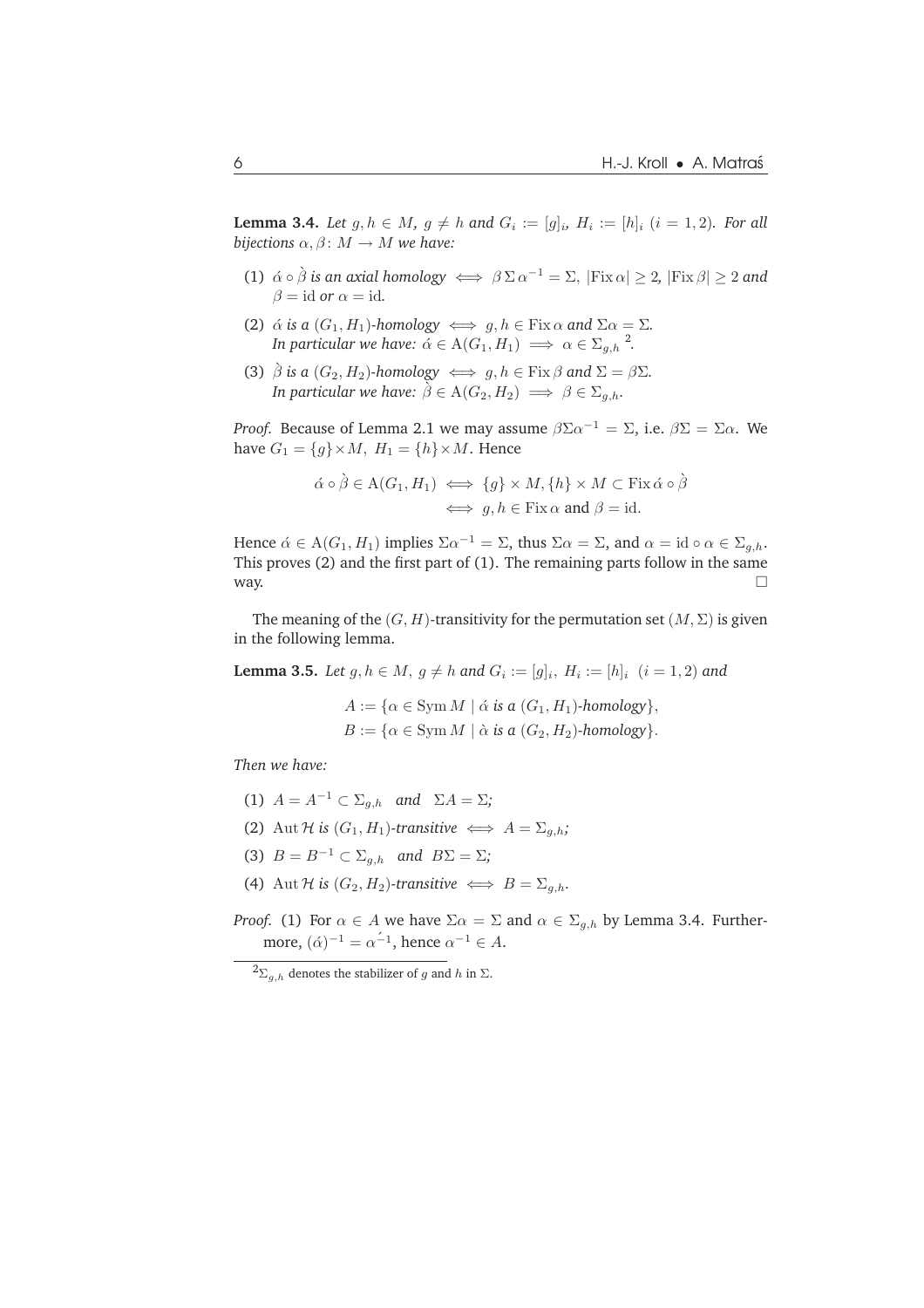(2) " $\Rightarrow$ ". Let  $\gamma \in \Sigma_{q,h}$ . Consider  $a \in M$ ,  $a \neq g,h$ . By assumption there is an  $\alpha \in \text{Sym } M$  such that  $\dot{\alpha}$  is a  $(G_1, H_1)$ -homology with  $\dot{\alpha}(a, a) = (\gamma(a), a)$ , hence  $\alpha(a) = \gamma(a)$ . Since  $\alpha \in \Sigma_{q,h}$  by (1) and  $\Sigma$  is sharply 3-transitive, we get  $\alpha = \gamma$ . Hence  $\Sigma_{g,h} \subset A$ , and therefore  $A = \Sigma_{g,h}$  by (1).

" $\Leftarrow$ ". Consider  $(a, c), (b, c) \in M \times M \setminus (G \cup H)$ . There is a  $\gamma \in \Sigma_{g,h} = A$ with  $\gamma(a) = b$ , hence  $\dot{\gamma} \in A(G, H)$  and  $\dot{\gamma}(a, c) = (b, c)$ .

The claims in (3) and (4) are proved in the same way as (1) and (2).  $\Box$ 

With respect to Lemma 3.5 it is easy to give examples of groups  $\Gamma$  for every type if  $\Sigma$  is a sharply 3-transitive group. We are satisfied with the following example.

**Example 3.6.** Let F be a commutative field and  $\mathcal{H} = \mathcal{H}(\text{PGL}(2,\mathbb{F}))$  the Miquelian Minkowski plane over  $\mathbb F$ . Consider the subgroup  $\Gamma := \{a^{\bullet} \mid a \in \mathbb F^*\}$  and the involution  $\sigma \in \mathsf{PGL}(2,\mathbb{F})$  with  $\sigma(x) = \frac{x+1}{x-1}$  for  $x \in \mathbb{F}$ ,  $x \neq 1$ , and define  $\Gamma_1 := \Gamma$ and  $\Gamma_2 := \langle \Gamma_1 \cup {\{\sigma\}} \rangle$ . Then  $\Gamma_1$  is of type (0;1), and if  $|F| \in \{3, 5\}$  the group  $\Gamma_2$ is of type  $(0, 2)$ .

Conversely we have the following result.

**Theorem 3.7.** Let  $\mathcal{H} = \mathcal{H}(M, \Sigma)$  be a hyperbola structure,  $\Gamma < \text{Aut } \mathcal{H}$  and *automorphism group, and let*  $\alpha$ :  $\mathfrak{G}_1 \rightarrow \mathfrak{G}_1$  *be an involution such that*  $\mathfrak{A}_1 =$  $\{\{X,\alpha(X)\}\mid X \in \mathfrak{G}_1\}$ *. If there is a*  $G \in \mathfrak{G}_1$  *such that*  $A(G,\alpha(G))$  *contains at most one involution then the order of* H *is* 3 *or* 5*.*

*Proof.* Since  $\{X, \alpha(X)\}\$ is a 2-set we have  $X \neq \alpha(X)$  for all  $X \in \mathfrak{G}_1$ . Hence, if H is finite then  $|\mathfrak{G}_1|$  is even, because  $\alpha$  is involutory. Hence:

(1) *The order of* H *is at least 3.*

Consider the following mapping  $\bar{\alpha}: P \to P$ ,  $x \mapsto \alpha([x]_1) \cap [x]_2$ .  $\bar{\alpha}$  has no fixed points since  $X \neq \alpha(X)$  for every  $X \in \mathfrak{G}_1$ . Because of  $[\overline{\alpha}([x]_1 \cap [x]_2)]_1$  =  $\alpha([x]_1)$  we have  $\bar{\alpha}^2(x) = \alpha(\alpha([x]_1)) \cap [x]_2 = [x]_1 \cap [x]_2 = x$ , i.e.  $\bar{\alpha}$  is an involution.

(2) *If*  $\gamma \in \Gamma$  *is a proper automorphism then*  $\gamma \bar{\alpha} = \bar{\alpha} \gamma$ *.* 

Because for  $X \in \mathfrak{G}_1$  we have  $\gamma(\{X, \alpha(X)\}) = \{\gamma(X), \gamma\alpha(X)\} = \{\gamma(X), \alpha\gamma(X)\},\$ hence  $\gamma \alpha(X) = \alpha \gamma(X)$  implying  $\gamma \bar{\alpha}(x) = \gamma(\alpha([x]_1) \cap [x]_2) = \alpha([\gamma(x)]_1) \cap$  $[\gamma(x)]_2 = \bar{\alpha}\gamma(x)$  for all  $x \in P$ .

Because of (1) we may assume that the order of  $H$  is at least 5; i.e.  $|\mathfrak{G}_1| > 6$ .

(3) For all  $A \in \mathfrak{G}_1$  *there exists a unique involution*  $\gamma_A \in A(A, \alpha(A))$ *. For all*  $x \in P \setminus (A \cup \alpha(A))$  we have  $\gamma_A(x) = \bar{\alpha}(x)$ .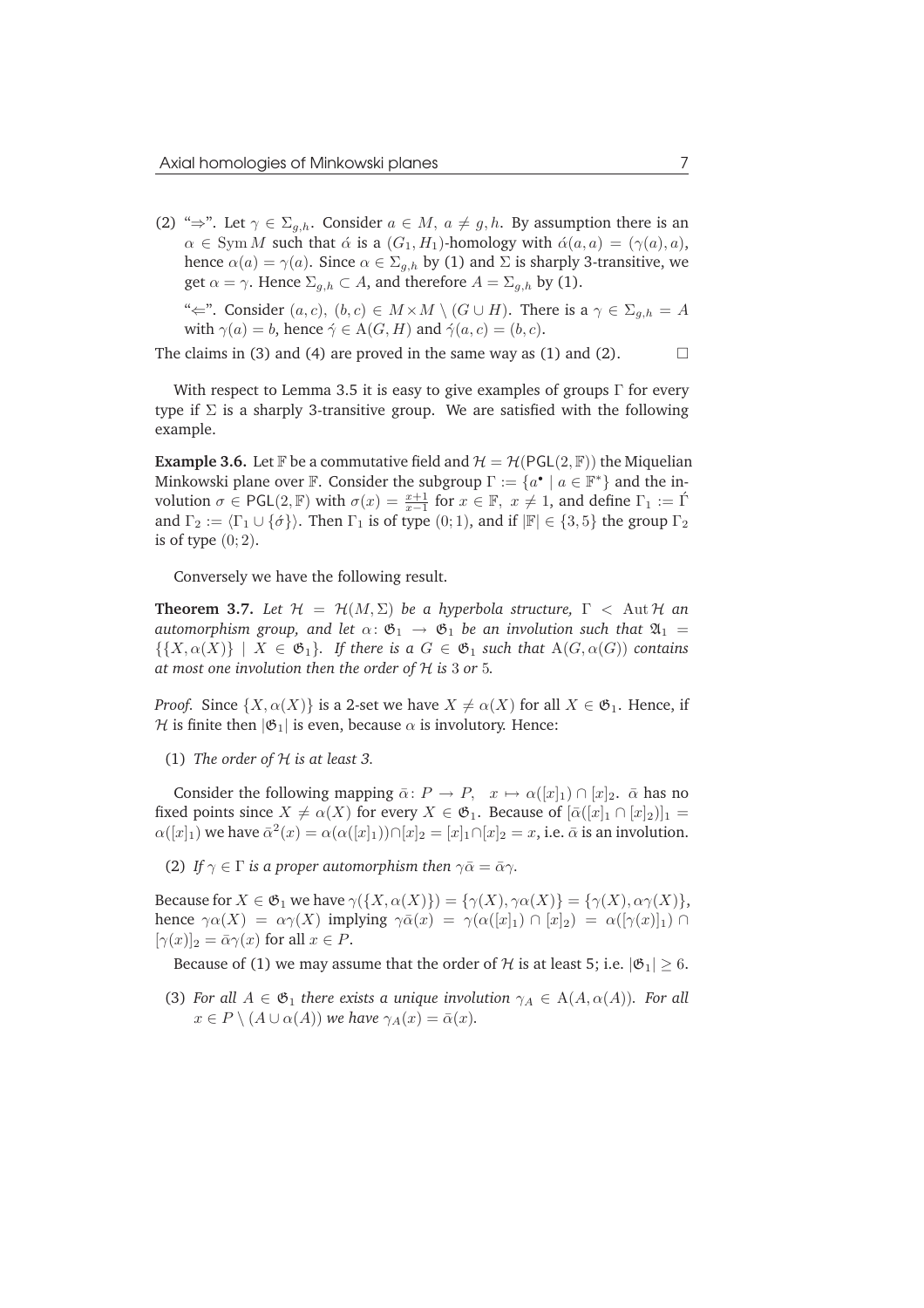Because  $|\mathfrak{G}_1| \geq 6$  there is an  $S \in \mathfrak{G}_1$ ,  $S \neq A$ ,  $\alpha(A)$ ,  $G$ ,  $\alpha(G)$ , and there is a  $\sigma \in A(A, \alpha(A))$  with  $\sigma(A) = G$  and thus  $A(A, \alpha(A)) = \sigma^{-1} A(G, \alpha(G)) \sigma$ . Hence, by assumption

$$
A(A, \alpha(A))
$$
 contains at most one involution. (\*)

For  $x \in P \setminus (A \cup \alpha(A))$  we have  $\overline{\alpha}(x) \in [x]_2$ . Since  $\Gamma$  is  $(A, \alpha(A))$ -transitive there is a  $\gamma \in A(A, \alpha(A))$  with  $\gamma(x) = \bar{\alpha}(x)$ , and by (2) we have  $\gamma^2(x) = \gamma \bar{\alpha}(x) =$  $\bar{\alpha}\gamma(x) = \bar{\alpha}^2(x) = x$ , hence  $\gamma^2 =$  id by Lemma 3.1, and thus  $\gamma$  is an involution. By (\*) the involution  $\gamma =: \gamma_A$  is unique.

Now let us assume that the order of H is greater than 5, i.e.  $|\mathfrak{G}_1| \geq 8$ . Then there exist  $A, B, C \in \mathfrak{G}_1$  with  $B, C \neq A, \alpha(A), C \neq B, \alpha(B)$ , and there is a  $p \in P$  with  $p \notin A \cup \alpha(A) \cup B \cup \alpha(B) \cup C \cup \alpha(C)$ . By (3) there is  $\gamma_A \in A(A, \alpha(A))$ ,  $\gamma_B \in A(B, \alpha(B))$  with  $\gamma_A(x) = \bar{\alpha}(x) = \gamma_B(x)$  for all  $x \in P \setminus (A \cup \alpha(A) \cup B \cup \alpha(B))$ and  $\gamma_A(b) = \bar{\alpha}(b) \neq b$  for  $b \in B$ . Hence  $\gamma_A \gamma_B(p) = p$  and  $\gamma_A \gamma_B(c) = \bar{\alpha}^2(c) = c$ for  $c \in C \cup \alpha(C)$ , i.e. $\gamma_A \gamma_B \in A(C, \alpha(C))$ , hence  $\gamma_A \gamma_B = id$  by Lemma 3.1, but  $\gamma_A \gamma_B(b) = \bar{\alpha}(b)$  for  $b \in B$ , and so we have a contradiction.

**Remark 3.8.** The assumption that there is at most one involution in  $A(G, \alpha(G))$ is fulfilled if one derivation  $A(w)$  is a desarguesian affine plane.

**Theorem 3.9.** *For a sharply 3-transitive permutation set*  $(M, \Sigma)$  *with* id  $\in \Sigma$  *the following statements are equivalent:*

- (i) Σ *is a group;*
- (ii) *there is a subgroup*  $\Gamma$  *of* Aut  $\mathcal{H}(\mathcal{M}, \pm)$  *of type* (0;4);
- (iii) Aut  $\mathcal{H}(M, \Sigma)$  *is of type* (4; 4).

*Proof.* (i)  $\Rightarrow$  (iii). Because of Lemma 3.5 the group  $\Gamma = \Sigma \times \Sigma$  is of type (4;4).

- (iii)  $\Rightarrow$  (ii). This is obvious.
	- (ii)  $\Rightarrow$  (i). If the order of  $\mathcal{H}(M,\Sigma)$  is less than 5 the hyperbola structure is a Miquelian Minkowski plane (cf. [5] and [2]), hence  $\Sigma$  is a group. Let the order be at least 5. We may assume that

$$
\mathfrak{A}_1(\Gamma) = \{ \{X, Y\} \mid X, Y \in \mathfrak{G}_1, \ X \neq Y \}.
$$

For all  $g, h \in M$ ,  $g \neq h$  we have  $\Sigma_{g,h} = \Sigma_{g,h}^{-1}$  and  $\Sigma \Sigma_{g,h} = \Sigma$  by Lemma 3.5. Hence

$$
S := \left\langle \bigcup_{g,h \in M, g \neq h} \Sigma_{g,h} \right\rangle \subset \Sigma.
$$
 (\*\*)

Let  $\sigma \in \Sigma$ . Consider  $a, b, c \in M$  with  $a \neq b \neq c \neq a, b, c \neq \sigma(a)$ . Then there exist  $\alpha, \beta, \gamma \in \Sigma$  with  $\alpha \in \Sigma_{b,c}$ ,  $\alpha(a) = \sigma(a)$ ,  $\beta \in \Sigma_{\sigma(a),c}$ ,  $\beta(b) = \sigma(b)$  and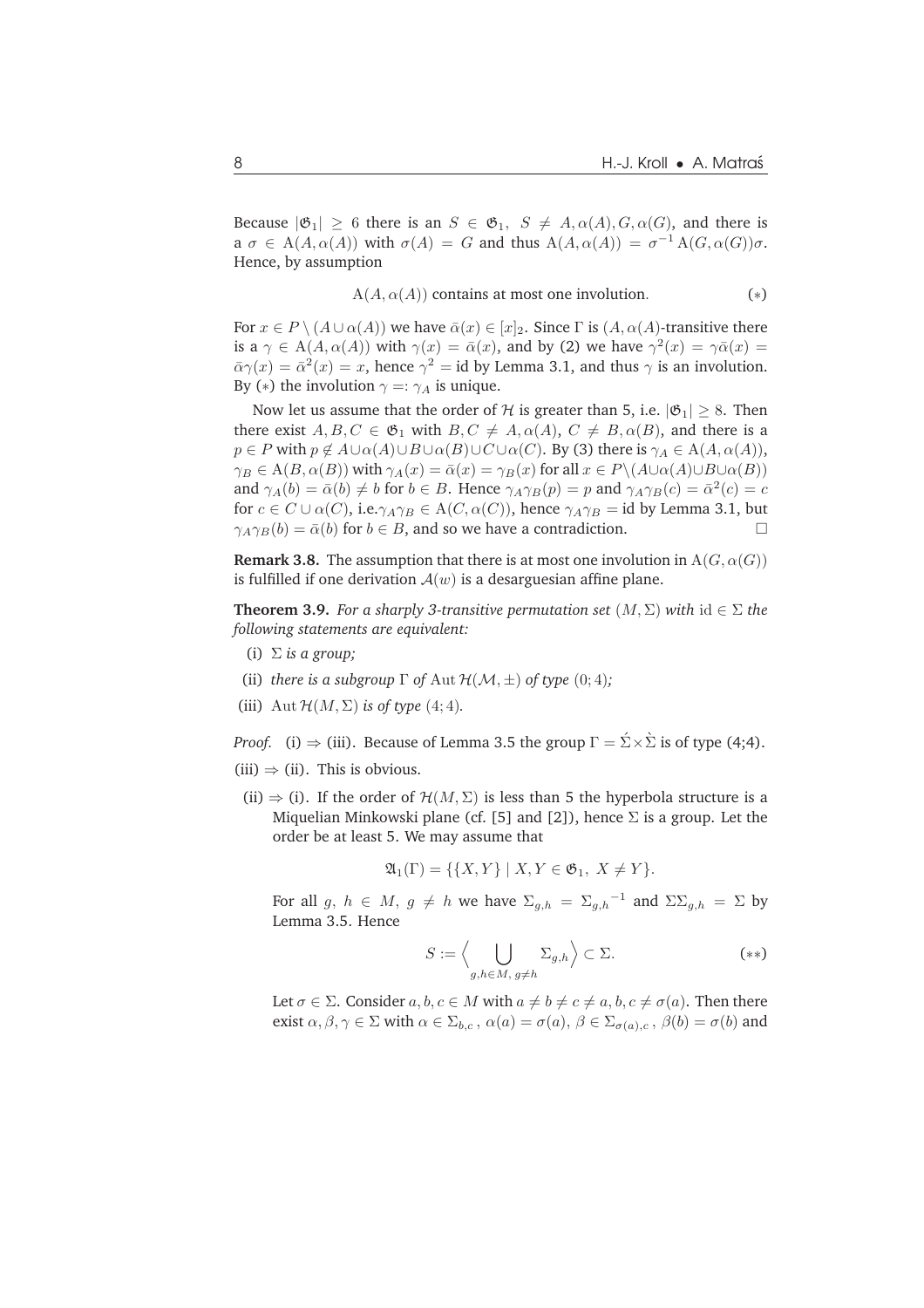$\gamma \in \Sigma_{\sigma(a),\sigma(b)}$  ,  $\gamma(c) = \sigma(c)$ . Then we get  $\gamma\beta\alpha(a) = \sigma(a)$  ,  $\gamma\beta\alpha(b) = \sigma(b)$ and  $\gamma\beta\alpha(c) = \sigma(c)$  and  $\gamma\beta\alpha \in \Sigma$  by (\*\*), hence  $\gamma\beta\alpha = \sigma$ . Thus we have  $\Sigma \subset S$  and consequently  $\Sigma = S$  by (\*\*).

Defining *the type of a hyperbola structure* H as the type of Aut H we have the following corollaries to Theorem 3.9.

**Corollary 3.10.** *There is no hyperbola structure of type*  $(0; 4)$ *,*  $(1; 4)$ *,*  $(2; 4)$ *, or*  $(3;4)$ .

**Corollary 3.11.** *The hyperbola structures of type* (4;4) *are exactly the hyperbola structures which can be represented as*  $\mathcal{H} = \mathcal{H}(M, \Sigma)$  *with a sharply 3-transitive group* Σ*.*

**Example 3.12.** In 1981 E. Hartmann [3] constructed a family of Minkowski planes over the reals R depending on two real parameters  $r_1, r_2 > 0$  using the bijection

$$
f: \overline{\mathbb{R}} := \mathbb{R} \cup \{\infty\} \to \overline{\mathbb{R}}, x \mapsto \begin{cases} x^{-r_1} & \text{for } x > 0 \\ -|x|^{-r_2} & \text{for } x < 0 \\ \infty & \text{for } x = 0 \\ 0 & \text{for } x = \infty. \end{cases}
$$

With

$$
\Sigma := \{ b^+a^{\bullet} \mid a, b \in \mathbb{R}, a \neq 0 \} \cup \{ c^+a^{\bullet}fb^+ \mid a, b, c \in \mathbb{R}, a \neq 0 \},
$$

the incidence structure  $\mathcal{M}(r_1,r_2) := \mathcal{H}(\Sigma)$  is a Minkowski plane (cf. [3]).

For  $g \in \mathbb{R}$  we have  $\Sigma_{g,\infty} = \{g^+m^\bullet(-g)^+ \mid m \in \mathbb{R}^*\} = (\Sigma_{g,\infty})^{-1}$ . For  $\gamma = c^+a^{\bullet}fb^+ \in \Sigma$  and  $\alpha = g^+m^{\bullet}(-g)^+ = g(1-m)^+m^{\bullet} \in \Sigma_{g,\infty}$  we have  $\alpha \gamma = (g(1-m) + mc)^{+}(ma)^{\bullet}fb^{+} \in \Sigma$ , hence àis a  $([g]_2, [\infty]_2)$ -homology by Lemma 3.4. Because of Lemma 3.5 the Minkowski plane  $\mathcal{M}(r_1,r_2)$  is  $(G,[\infty]_2)$ transitive for every  $G \in \mathfrak{G}_2 \setminus \{[\infty]_2\}.$ 

For  $m \in \mathbb{R}$ ,  $m \neq 0, 1$  we have

$$
fm^{\bullet} \in \Sigma \iff \exists a \in \mathbb{R}^* \text{ with } a^{\bullet} f = fm^{\bullet}
$$

$$
\iff |m|^{-r_1} = |m|^{-r_2} \iff r_1 = r_2.
$$

By Lemma 3.4 and Lemma 3.5 we obtain that  $\mathcal{M}(r_1,r_2)$  is  $(G, [\infty]_1)$ -transitive for all  $G \in \mathfrak{G}_1 \setminus \{[\infty]_1\}$  if and only if  $r_1 = r_2$ .

If  $(r_1, r_2) \neq (1, 1)$  then every automorphism of  $\mathcal{M}(r_1, r_2)$  fixes the point  $\infty =$  $(\infty, \infty)$ . Hence the type of  $\mathcal{M}(r_1, r_2)$  is  $(0, 3)$  or  $(3, 3)$  if  $r_1 \neq r_2$  or  $r_1 = r_2 \neq 1$ , respectively.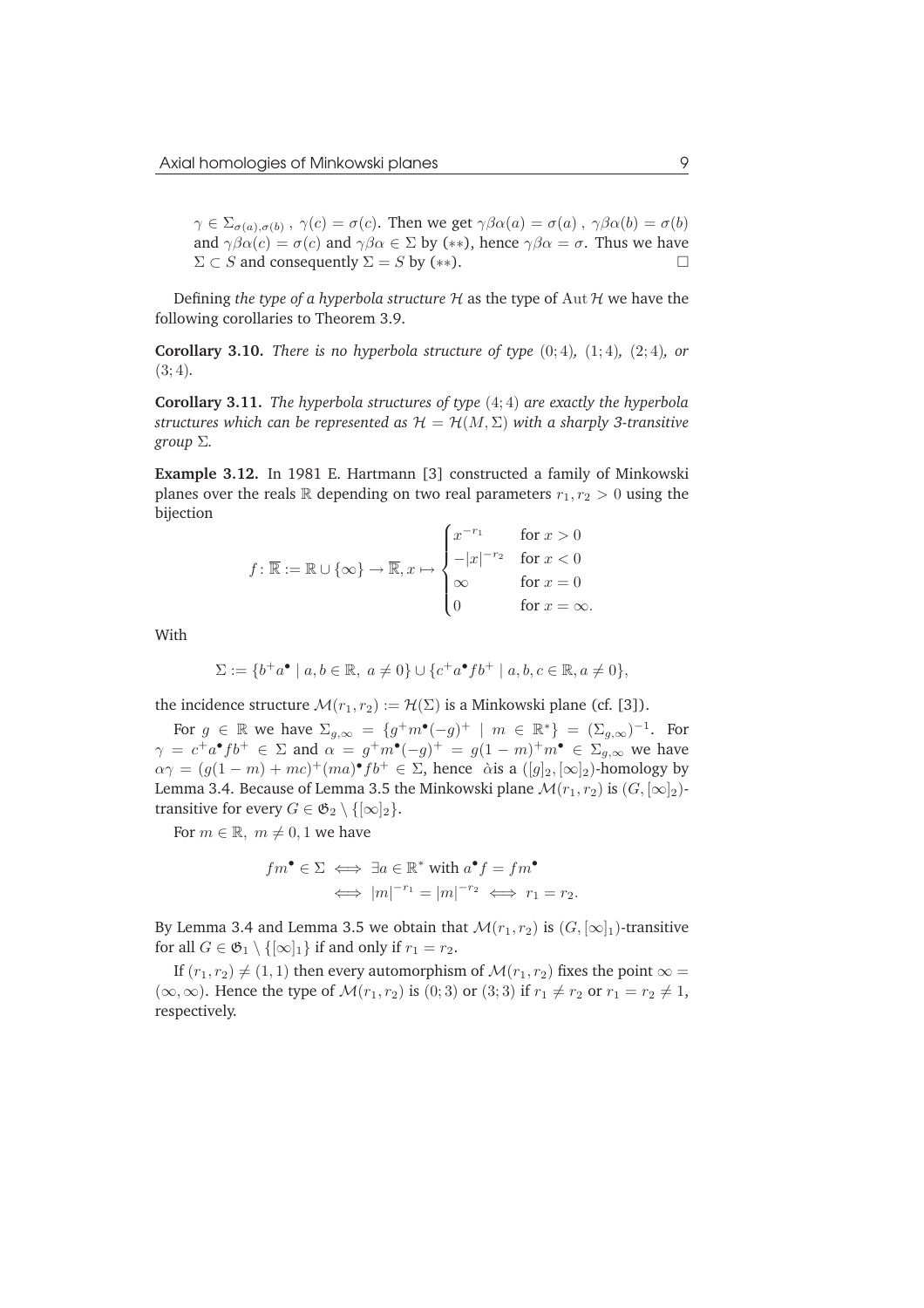## **4** Hyperbola structures  $\mathcal{H}(\mathbb{F}, f, g)$  with transitive **groups of axial homologies**

Let  $\mathcal{H}(\mathbb{F},f,g)$  be a hyperbola structure over a half-ordered field  $(\mathbb{F},P)$ . We consider the following sets of bijections:

$$
M := \{ f \in \text{Sym } \mathbb{F} \mid f(0) = 0, f(\infty) = \infty, \forall a \in P, \forall x \in \mathbb{F}: f(ax) = f(a)f(x) \}, I := \{ f \in \text{Sym } \mathbb{F} \mid f(0) = 0, f(\infty) = \infty, \forall d \in \mathbb{F} \setminus P, \forall x \in \mathbb{F}: f(df(x)) = f(d)x \}, \Lambda^+ := M \cap I \cap \Pi^+.
$$

A permutation  $f \in \text{Sym } \mathbb{F}$  with  $f(0) = 0$ ,  $f(\infty) = \infty$  is called a *Moulton mapping* if  $f|_P = id|_P$  and if there is a  $k \in P$  such that for all  $x \in \mathbb{F} \setminus P$ , the equality  $f(x) = kx$  holds.

**Lemma 4.1.** *For every Moulton mapping* f *we have:*

- (1)  $f$  ∈  $M ∩ I$ ;
- (2)  $f \in \Pi^+ \iff \forall x \in \mathbb{F} \setminus P : \chi(1-x) = \chi(1-f(x)).$
- *Proof.* (1) For  $a \in P$ ,  $d, x \in \mathbb{F} \setminus P$  we have  $f(df(a)) = f(da) = kda = f(d)a$ and  $f(df(x)) = f(kdx) = kdx = f(d)x$ .
- (2) " $\Rightarrow$ ". For  $x \in \mathbb{F} \setminus P$  we have  $\chi(1-x) = -\omega(1,x,\infty) = -\omega(1,f(x),\infty) =$  $\chi(1-f(x)).$ " $\Leftarrow$ ". For  $x, y \in \mathbb{F} \setminus P$  we have  $\chi(x - y) = \chi(f(x) - f(y))$  because of  $\chi(k) = 1$ . For  $x \in P$ ,  $y \in \mathbb{F}$  we have  $\chi(x - y) = \chi(x)\chi(1 - x^{-1}y) =$  $\chi(f(x))\chi(1-f(x^{-1}y)) = \chi(f(x)-f(x)f(x^{-1}y)) = \chi(f(x)-f(y))$  by (1). Hence, for all  $x, y \in \mathbb{F}$ ,  $x \neq y$  holds  $\chi(x - y) = \chi(f(x) - f(y))$ . Thus  $f \in \Pi^+$ .
- **Examples 4.2.** (1) Let  $(F, P)$  be an ordered field, i.e.  $(F, P)$  is a half-ordered field with  $P + P \subset P$ . Then every Moulton mapping f is order-preserving by Lemma 4.1(2), hence  $f \in \Lambda^+$ .
- (2) Let  $\mathbb{F} = \mathbb{Q}$  be the field of rational numbers. There is exactly one subgroup  $P < \mathbb{Q}^*$  of index 2 containing all primes different from 3 with −1 ∈ P (cf. [11]). For  $x \in \mathbb{Q}^*$  there exists  $z \in \mathbb{Z}$ ,  $n \in \mathbb{N}$  and  $\nu \in \mathbb{Z}$  such that  $x = 3^{\nu} \frac{z}{n}$  and  $3 \nmid z, n$ , i.e.  $z, n \in P$ . Therefore  $x = 3^{\nu} \frac{z}{n} \notin P$  iff  $\nu \in 2\mathbb{Z} + 1$ . Take a  $k \in P \cap \mathbb{N}$  with  $3 \nmid k$  and consider the Moulton mapping f defined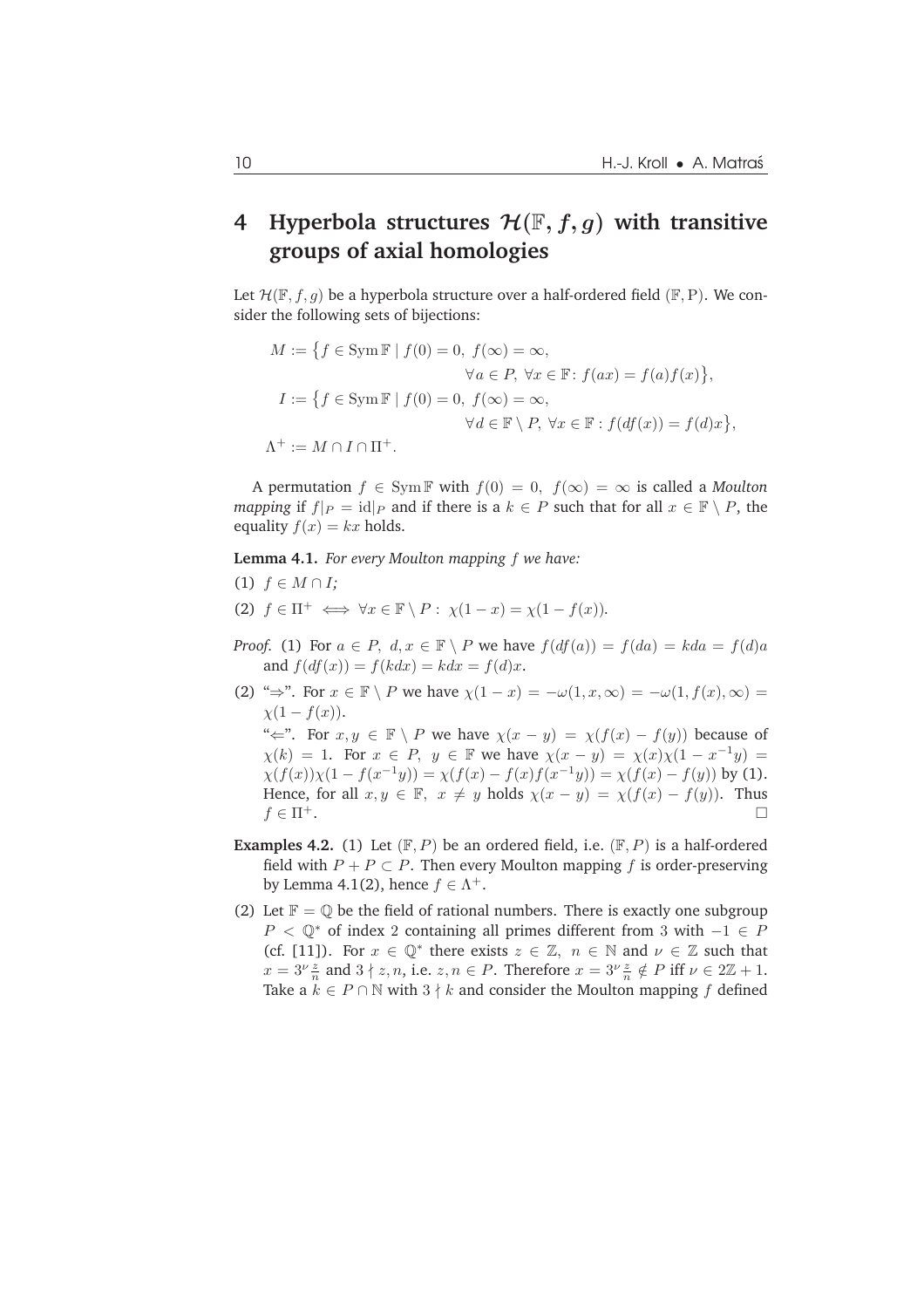by k. For  $x = 3^{\nu} \frac{z}{n}$  with  $\nu \neq 0$  and  $3 \nmid z, n$  we have

$$
\frac{1-x}{1-kx} = \frac{n-3^{\nu}z}{n-3^{\nu}zk} = \frac{3^{-\nu}n-z}{3^{-\nu}n - zk} \in P.
$$

Therefore f is order-preserving by Lemma 4.1(2), thus  $f \in \Lambda^+$ .

**Lemma 4.3.** *Let*  $(F, P)$  *be a half-ordered field and*  $f \in \Lambda^+$ *. Then we have:* 

- (1) *For all*  $x \in P: f^2(x) = x$ ;
- (2) *if there is an*  $x \in P$  *with*  $f(x) \neq x$  *then*  $-1 \in P$ *;*
- (3) *if*  $f|_P = id|_P$  *then*  $f$  *is a Moulton mapping;*
- (4) *if*  $-1 \notin P$  *then f is a Moulton mapping*:

(5) *for*  $\Sigma = PGL^+ \cup PGL^-f$  *the stabilizer*  $\Sigma_{\infty,0}$  *contains at most one involution.* 

*Proof.* Since f is order-preserving  $f(P) = P$ .

- (1) Let  $d \in \mathbb{F}^* \backslash P$ . For all  $x \in P$  we have  $f(x)f(d) = f(xd) = f(d \cdot f(f^{-1}(x))) =$  $f(d) \cdot f^{-1}(x)$ , hence  $f(x) = f^{-1}(x)$ , i.e.  $f^{2}(x) = x$ .
- (2) Let  $x \in P$ ,  $f(x) \neq x$ . Then  $\omega(x, f(x), \infty) = \omega(f(x), x, \infty)$  by (1), thus  $\chi(x - f(x)) = -\omega(x, f(x), \infty) = -\omega(f(x), x, \infty) = \chi(f(x) - x)$ , hence  $\chi(-1) = 1$ , i.e.  $-1 \in P$ .
- (3) Consider a fixed  $d \in \mathbb{F}^* \setminus P$ . For every  $x \in \mathbb{F}^* \setminus P$  there exists a  $y \in P$ with  $x = dy$ , in particular there is a  $k \in P$  with  $f(d) = kd$ . Hence  $f(x) =$  $f(dy) = f(df(y)) = f(d)y = kdy = kx.$
- (4) This follows by (2) and (3).
- (5) For  $\gamma \in \text{PGL}(2, \mathbb{F})$  we have  $\infty, 0 \in \text{Fix } \gamma f$  if and only if  $\infty, 0 \in \text{Fix } \gamma$ , hence  $\Sigma_{\infty,0} = \{a^{\bullet} \mid a \in P\} \cup \{d^{\bullet}f \mid d \in \mathbb{F}^* \setminus P\}$ . First we characterize the involutions of  $\Sigma_{\infty,0}$ .

For  $a \in P$  we have:  $a^{\bullet}$  is an involution  $\iff a = -1 \neq 1.$  (\*)

Indeed,  $(a^{\bullet})^2$  = id implies  $1 = a^{\bullet}(a^{\bullet}(1)) = a^2$ , hence  $a \in \{-1,1\}$ , and conversely  $1^{\bullet}$  = id and  $-1 \neq 1$  implies that  $(-1)^{\bullet}$  is involutory.

For  $d \in \mathbb{F}^* \setminus P$  we have:  $d^{\bullet} f$  is an involution  $\iff df(d) = 1.$  (\*\*)

Indeed,  $d^{\bullet} f \neq id$  and  $(d^{\bullet} f)^2 = id$  implies  $1 = df(df(1)) = df(d)$ , and conversely  $df(d) = 1$  implies for all  $x \in \overline{\mathbb{F}}$ :  $(d^{\bullet} f)^2(x) = df(df(x)) =$  $df(d)x = x.$ 

We have to distinguish two cases:  $-1 \notin P$  and  $-1 \in P$ .

*First case:*  $-1 \notin P$ . Because of  $(\star)$  the subset  $\{a^{\bullet} \mid a \in P\}$  of  $\Sigma_{\infty,0}$  contains no involutions. By (4), f is a Moulton mapping,  $f(-1) = -k$  with  $k \in P$ .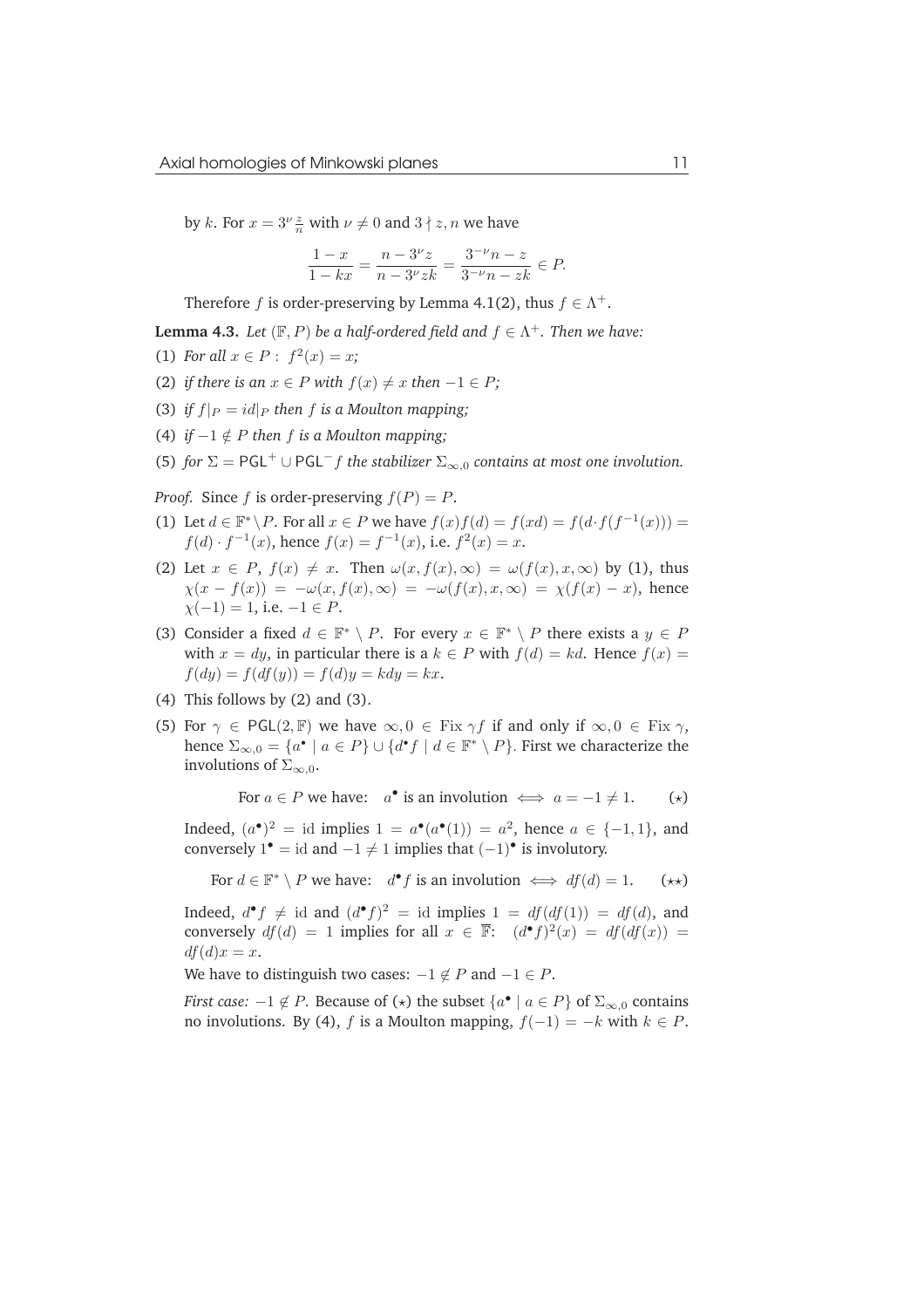Now, let  $d \in \mathbb{F}^* \setminus P$  such that  $d^{\bullet} f$  is involutory. Then  $kd^2 = df(d) = 1$ by  $(\star \star)$ , hence  $d^2 = \frac{1}{k}$ . Since  $-1 \notin P$  there is at most one  $d \in \mathbb{F}^* \setminus P$  with  $d^2 = \frac{1}{k}$ . Hence  $\{d^{\bullet} f \mid d \in \mathbb{F}^* \setminus P\}$  contains at most one involution.

*Second case:*  $-1 \in P$ . If  $-1 \neq 1$  then  $\{a^{\bullet} \mid a \in P\}$  contains by  $(\star)$  exactly one involution. Now let us assume that there is an involution  $d^{\bullet} f$  with  $d \in \mathbb{F}^* \setminus P$ . Then  $df(d) = 1$  by  $(\star \star)$ , hence  $f(d) = \frac{1}{d}$ . Since f is orderpreserving we have

$$
\chi(1-d) = -\omega(1, d, \infty) = -\omega\left(1, \frac{1}{d}, \infty\right) = \chi\left(1 - \frac{1}{d}\right) = \chi\left(\frac{d-1}{d}\right)
$$

$$
= \chi(-1)\chi(1-d)\chi(d),
$$

hence  $1 = \chi(d)$  contradicting  $d \notin P$ .

**Lemma 4.4.** *Let*  $f \in \Pi^+$  *with*  $\{\infty, 0, 1\} \subset$  Fix  $f$ *. Then*  $\mathcal{H} = \mathcal{H}(\mathbb{F}, f, id)$  *is*  $([\infty]_1, [0]_1)$ -transitive if and only if  $f \in \Lambda^+$ .

*Proof.* We have  $\Sigma = PGL^+ \cup PGL^-f$ .

1. Let us assume that H is  $([\infty]_1, [0]_1)$ -transitive. By Lemma 3.5 the group of all  $(|\infty]_1$ ,  $[0]_1$ )-homologies is

$$
A([\infty]_1, [0]_1) = \acute{\Sigma}_{\infty,0} = {\{\acute{\alpha} \mid \alpha \in \Sigma_{\infty,0}\}}.
$$

As shown in the proof of Lemma 4.3 we have:

$$
\Sigma_{\infty,0} = \{a^{\bullet} \mid a \in P\} \cup \{d^{\bullet}f \mid d \in \mathbb{F}^* \setminus P\}.
$$

Let  $a \in P$ . By Lemma 3.4 we have  $\Sigma = \Sigma a^{\bullet} = PGL^+ \cup PGL^-fa^{\bullet}$ , and therefore PGL<sup>-</sup> $f =$  PGL<sup>-</sup> $fa^{\bullet}$ , hence  $fa^{\bullet}f^{-1} \in$  PGL<sup>+</sup>. Since  $\infty, 0 \in$  Fix  $fa^{\bullet}f^{-1}$ there is a  $b \in P$  with  $fa^{\bullet}f^{-1} = b^{\bullet}$ . Because of  $f(1) = 1$  we get  $b =$  $b^{\bullet}(1) = f(a)$  and thus  $f(ax) = f(a)f(x)$  for all  $x \in \mathbb{F}$ . Let  $d \in \mathbb{F}^* \setminus P$ . By Lemma 3.4 we have  $\Sigma = \Sigma d^{\bullet} f = \mathsf{PGL}^+ d^{\bullet} f \cup \mathsf{PGL}^- f d^{\bullet} f$  and therefore  $PGL^{+} = PGL^{-}fd^{\bullet}f$ , hence  $fd^{\bullet}f \in PGL^{-}$ . Because of  $\infty, 0 \in$  Fix  $fd^{\bullet}f$  and  $f(1) = 1$  we obtain  $fd^{\bullet}f = f(d)^{\bullet}$ , and thus  $f(df(x)) = f(d)x$  for all  $x \in \mathbb{F}$ .

2. Now let us assume that  $f \in \Lambda^+$ . For  $a \in P$  we have  $f(a) \in P$ ,  $a^{\bullet}, f(a)^{\bullet} \in \Lambda^+$ PGL<sup>+</sup>,  $\infty, 0 \in \text{Fix } a^{\bullet}$ , and  $fa^{\bullet} = f(a)^{\bullet} f$  because of  $f \in M^{+}$ , and therefore  $\Sigma a^{\bullet} = {\sf PGL}^+ \cup {\sf PGL}^-fa^{\bullet} = {\sf PGL}^+ \cup {\sf PGL}^-f = \Sigma$ . Thus Lemma 3.4 yields  $a^{\bullet} \in A([\infty]_1, [0]_1)$ . For  $d \in \mathbb{F}^* \setminus P$  we have  $f(d) \in \mathbb{F}^* \setminus P$ ,  $d^{\bullet}, f(d)^{\bullet} \in$ PGL<sup>-</sup>,  $\infty, 0 \in$  Fix  $d^{\bullet} f$  and  $fd^{\bullet} f = f(d)^{\bullet}$  because of  $f \in I^{+}$ , hence  $\Sigma d^{\bullet} f =$  $PGL^+d^{\bullet}f \cup PGL^-fd^{\bullet}f = PGL^-f \cup PGL^-f(d)^{\bullet} = \Sigma$ . Thus Lemma 3.4 yields  $d^{\bullet}$   $f$  ∈ A([∞]<sub>1</sub>, [0]<sub>1</sub>). Since  $a^{\bullet}(1,0) = (a,0)$  and  $d^{\bullet}f(1,0) = (d,0)$  we obtain that H is  $([\infty]_1, [0]_1)$ -transitive.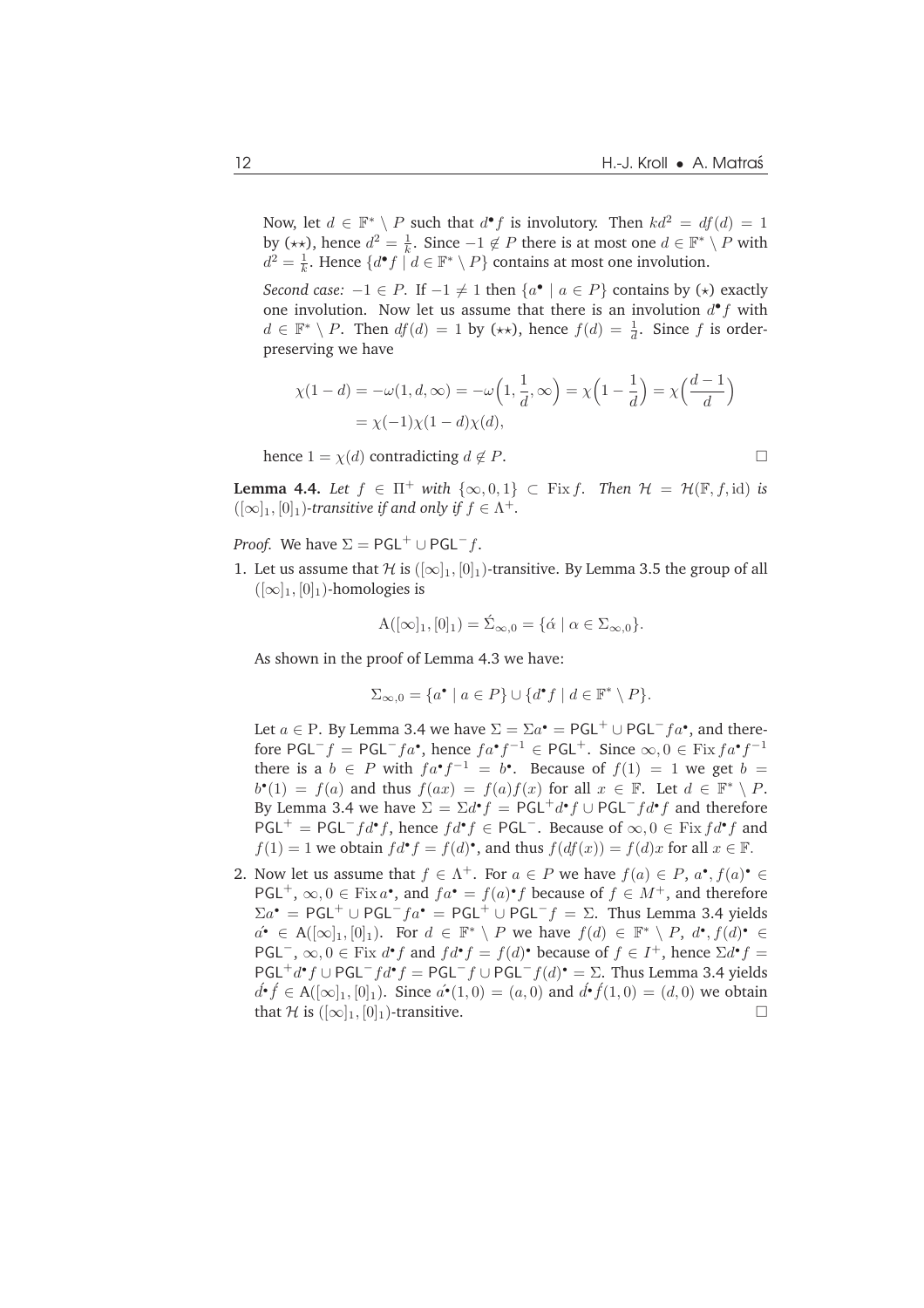**Lemma 4.5.** Let P be a subgroup of  $(\mathbb{F}^*, \cdot)$  of index 2 and let  $f : \mathbb{F} \to \mathbb{F}$  be an *additive bijection satisfying*  $f(ax) = f(a)f(x)$  *for all*  $a \in P$ *,*  $x \in \mathbb{F}$ *. Then f is an automorphism of*  $(\mathbb{F}, +, \cdot)$ *.* 

*Proof.* Since f is additive we have  $f(-x) = -f(x)$ , in particular  $f(-1) = -1$ , hence  $f((-1)x) = f(-1)f(x)$ . If  $|\mathbb{F}| = 3$  we have  $f = id$ . Let  $|\mathbb{F}| > 4$ . Consider  $d \in \mathbb{F}^* \setminus P$ ,  $d \neq 0, 1$ . Then  $d + 1 \in P$  or  $d^2 + d \in P$ . Hence there is a  $p \in P$ with  $d + p \in P$ . For all  $x \in \mathbb{F}$  we have  $f(dx) + f(p)f(x) = f(dx) + f(px) =$  $f((d+p)x) = f(d+p)f(x) = f(d)f(x) + f(p)f(x)$ , hence  $f(dx) = f(d)f(x)$ .  $\Box$ 

**Lemma 4.6.** *There exist*  $A, B \in \mathfrak{G}_1$ *, such that*  $\mathcal{H}(\mathbb{F}, f, g)$  *is*  $(A, B)$ *-transitive if* and only if there is an automorphism  $\phi$  of  $(\mathbb{F}, +, \cdot)$  such that  $f \in \phi \mathsf{PGL}^+ \Lambda^+ \mathsf{PGL}^+,$  $q \in \phi$ PGL<sup>+</sup>.

- *Proof.* (a) Let  $A =: \{a\} \times \overline{\mathbb{F}}$  and  $B =: \{b\} \times \overline{\mathbb{F}}$  with  $a \neq b$ . Then there is an  $\alpha \in {\rm PGL}^+$  with  $\alpha(a) = \infty$ ,  $\alpha(b) = 0$  and  $\alpha$  is an isomorphism from  $\mathcal{H}(\mathbb{F},f,g)$ to  $\mathcal{H}(\mathbb{F},f\alpha^{-1},g)$  (cf. [13, 2.1]). By Lemma 3.2 the hyperbola structure  $\mathcal{H}(\mathbb{F},f,g)$  is  $(A,B)$ -transitive if and only if  $\mathcal{H}(\mathbb{F},f\alpha^{-1},g)$  is  $([\infty]_1,[0]_1)$ -transitive. By [13, Remark 2.5] there are  $\rho$ ,  $\sigma \in \text{PGL}^+$  such that  $\{\infty, 0, 1\} \subset$ Fix  $\rho f \alpha^{-1} \cap \text{Fix } \sigma g$ , and we have  $\mathcal{H}(\mathbb{F}, f \alpha^{-1}, g) = \mathcal{H}(\mathbb{F}, \rho f \alpha^{-1}, \sigma g)$ .
- (b) Let  $\mathcal{H}(\mathbb{F},f,q)$  be  $(A,B)$ -transitive. Put  $\phi := \sigma q \in \Pi^+$ . By (a) the hyperbola structure  $\mathcal{H}(\mathbb{F}, \rho f \alpha^{-1}, \phi)$  is  $([\infty]_1, [0]_1)$ -transitive, and  $\{\infty, 0, 1\} \subset \text{Fix } \phi$ . Consider  $x \in \mathbb{F}^* \setminus P$ . Then there exists an order-reversing bijection  $\xi \in$  $\phi^{-1}PGL^{-}\rho f \alpha^{-1} = \phi^{-1}PGL^{-}f \alpha^{-1}$  with  $\xi(0) = 0$ ,  $\xi(\infty) = \infty$ ,  $\xi(1) = x$ . By Lemma 3.5(2),  $\acute{\xi}$  is a  $([\infty]_1, [0]_1)$ -homology, hence  $\phi^{-1}$ PGL $^-f\alpha^{-1}\xi^{-1} =$ PGL<sup>+</sup> because of PGL<sup>+</sup> $\xi^{-1}$   $\subset \Pi^{-}$ . Thus there is a  $\nu \in PGL^{-}$  such that  $\xi = \phi^{-1} \nu f \alpha^{-1}$ , hence  $PGL^+ = \phi^{-1} PGL^- \nu^{-1} \phi = \phi^{-1} PGL^+ \phi$ .

Let  $a, b \in \mathbb{F}$ . Because of  $a^+, b^+ \in \text{PGL}^+$  we have  $\phi^{-1}a^+\phi$ ,  $\phi^{-1}b^+\phi \in \text{PGL}^+$ , and for  $a \neq 0$  the mapping  $\phi^{-1}a^{+}\phi$  has exactly  $\infty$  as fixed point, hence  $\phi^{-1}a^{+}\phi = \phi^{-1}(a)^{+}$  because of  $\phi^{-1}a^{+}\phi(0) = \phi^{-1}(a)$ . Therefore,

$$
\phi^{-1}(a+b) = \phi^{-1}(a^+(b)) = \phi^{-1}(a^+\phi\phi^{-1}(b)) = \phi^{-1}(a)^+(\phi^{-1}(b))
$$
  
=  $\phi^{-1}(a) + \phi^{-1}(b)$ .

Hence  $\phi^{-1}$  is additive.

For  $a \in P$  we have  $a^{\bullet}$ ,  $\phi^{-1}a^{\bullet}\phi \in \mathsf{PGL}^+$ , hence  $\phi^{-1}a^{\bullet}\phi = \phi^{-1}(a)^{\bullet}$ . Therefore, for all  $z \in \mathbb{F}$  we have

$$
\phi^{-1}(az) = \phi^{-1}(a^{\bullet}(z)) = \phi^{-1}a^{\bullet}(\phi^{-1}(z)) = \phi^{-1}(a)^{\bullet}(\phi^{-1}(z)) = (\phi^{-1}(a) \cdot (\phi^{-1}(z)).
$$

Hence  $\phi$  is an automorphism of the field F by Lemma 4.5.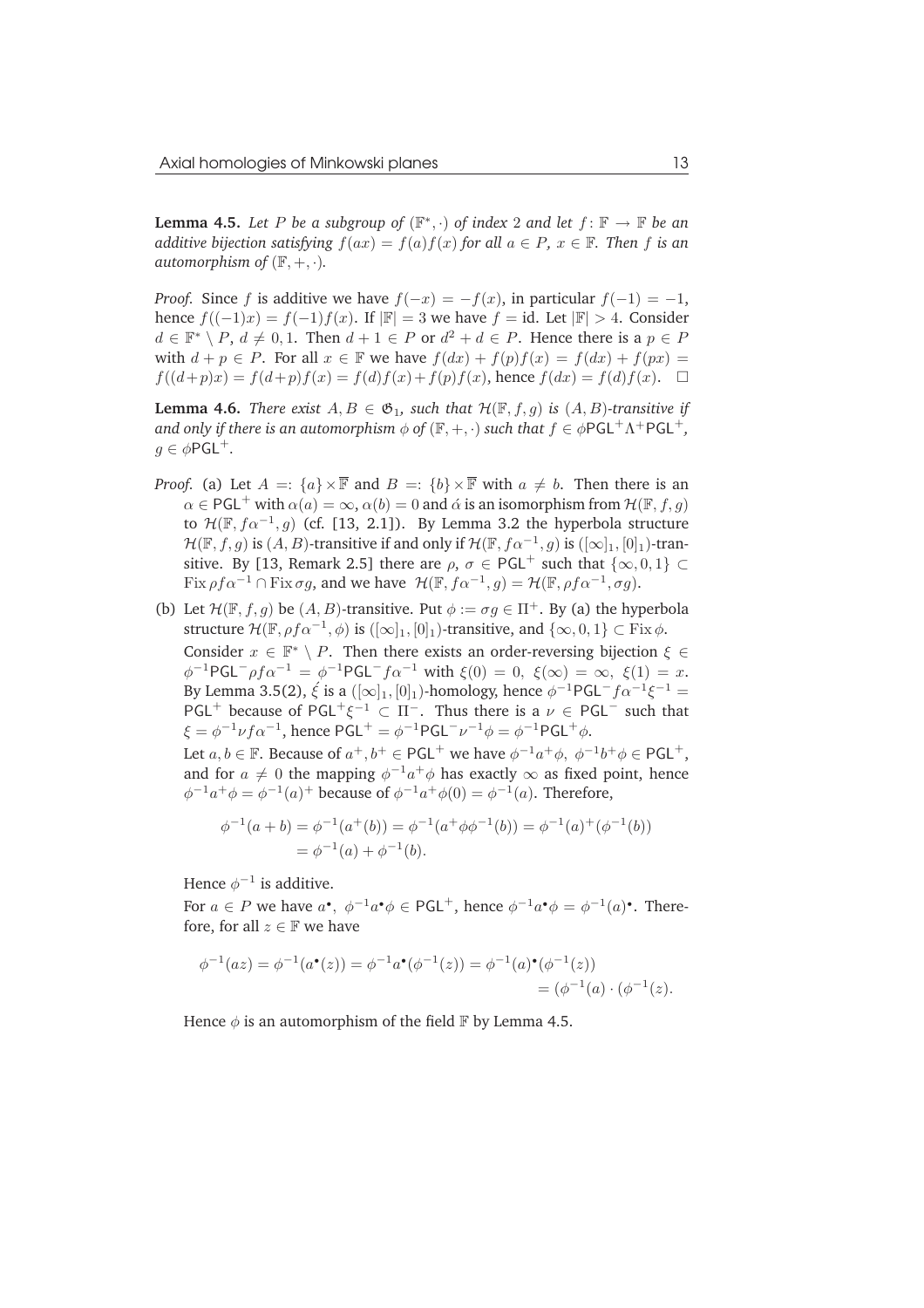With  $\phi^{-1}\sigma g = \text{id}$  we have  $\mathcal{H}(\mathbb{F}, \rho f \alpha^{-1}, \sigma g) = \mathcal{H}(\mathbb{F}, \phi^{-1}\rho f \alpha^{-1}, \text{id})$  by [13, Remark 2.5], therefore  $\phi^{-1}\rho f \alpha^{-1}\in \Lambda^+$  by Lemma 4.4, hence  $f\in \phi\rho\Lambda^+\alpha\subset\Lambda^+$  $\phi$ PGL<sup>+</sup>  $\Lambda$ +PGL<sup>+</sup> and  $g \in \phi$ PGL<sup>+</sup>.

(c) For  $\alpha \in \text{PGL}^+$  and  $f \in \phi \text{PGL}^+ \Lambda^+ \alpha$ ,  $g \in \phi \text{PGL}^+$  it follows with (a) by Lemma 4.4 that  $\mathcal{H}(\mathbb{F},f,g)$  is  $([\alpha^{-1}(\infty)]_1, [\alpha^{-1}(0)]_1)$ -transitive.

Since  $\mathcal{H}(\mathbb{F},f,g)$  and  $\mathcal{H}(\mathbb{F},g,f)$  are isomorphic, Lemma 4.6 yields imediatelly the following corollaries.

**Corollary 4.7.** *There exist*  $A, B \in \mathfrak{G}$  *such that*  $\mathcal{H}(\mathbb{F}, f, g)$  *is*  $(A, B)$ *-transitive if* and only if there is an automorphism  $\phi$  of  $(\mathbb{F}, +, \cdot)$  such that  $f \in \phi \mathsf{PGL}^+ \Lambda^+ \mathsf{PGL}^+,$  $g \in \phi$ PGL<sup>+</sup> or  $f \in \phi$ PGL<sup>+</sup>,  $g \in \phi$ PGL<sup>+</sup> $\Lambda$ <sup>+</sup>PGL<sup>+</sup>.

**Corollary 4.8.** *If*  $\mathcal{H}(\mathbb{F}, f, q)$  *admits a group of type*  $(0, 2)$  *then*  $\mathcal{H}(\mathbb{F}, f, q)$  *is the Minkowski plane of order* 3 *or* 5*.*

*Proof.* We may assume that  $g = id$ ;  $\infty, 0, 1 \in$  Fix f and that  $\mathcal{H}(\mathbb{F}, f, g)$  is  $([\infty]_1, [0]_1)$ -transitive (cf. proof of Lemma 4.6). Hence  $f \in \Lambda^+$  by Lemma 4.4. For a permutation  $\alpha$  of  $\overline{\mathbb{F}}$  the bijection  $\dot{\alpha}$  is an involution if and only if  $\alpha$  is an involution. Hence, because of Lemma 3.5 and Lemma 4.3 the group  $A([\infty]_1, [0]_1)$ contains at most one involution. Now Theorem 3.7 yields the asertion. ¤

**Theorem 4.9.** *Let*  $f \in \Pi^+$  *with*  $\{\infty, 0, 1\} \subset \text{Fix } f$ *, and*  $\Sigma = \text{PGL}^+ \cup \text{PGL}^- f$ *. Then the following statements are equivalent:*

(i) Σ *is a group;*

(ii<sub>1</sub>)  $\mathcal{H} = \mathcal{H}(\mathbb{F}, f, id)$  *is*  $(X, [\infty]_1)$ *-transitive for every*  $X \in \mathfrak{G}_1 \setminus \{[\infty]_1\};$ 

- (ii<sub>2</sub>)  $\mathcal{H} = \mathcal{H}(\mathbb{F}, f, id)$  *is*  $(X, [\infty]_2)$ *-transitive for every*  $X \in \mathfrak{G}_2 \setminus \{[\infty]_2\}$ *;*
- (iii)  $f|_{\mathbb{F}}$  *is an automorphism with*  $f^2 = id$ *.*

*Proof.* (i)  $\Rightarrow$  (ii<sub>1</sub>) and (i)  $\Rightarrow$  (ii<sub>2</sub>) follow by Theorem 3.9.

 $(ii_1) \Rightarrow (iii)$ . We may assume that  $|\mathbb{F}| > 4$ . We have  $f \in \Lambda^+$  by Lemma 4.4. For all  $\alpha \in \Sigma_{\infty,0}$  we have  $\Sigma \alpha = \Sigma$  by Lemma 3.5 and Lemma 3.4. Let  $b \in \mathbb{F}^*$ . Consider  $a \in P$ ,  $a \neq 1$ . Then  $a^{\bullet} \in {\sf PGL}^+ \cap \Sigma_{\infty,0}$  and with  $c = \frac{ab}{1-a}$  we have  $a^{\bullet}b^+ \in \mathsf{PGL}^+ \cap \Sigma_{\infty,c}$  and  $\Sigma = \Sigma a^{\bullet}b^+ = \Sigma b^+ = \mathsf{PGL}^+b^+ \cup \mathsf{PGL}^-fb^+ =$  $PGL^+ \cup PGL^-fb^+$ , hence  $PGL^-fb^+ = PGL^-f = PGL^-f(b)^+f$ . Therefore for every  $\gamma \in \text{PGL}^-$  there exists a  $\delta \in \text{PGL}^-$  with  $\gamma f b^+ = \delta f(b)^+ f$  or  $fb^+ = \gamma^{-1} \delta f(b)^+ f$ . Because of  $fb^+(\infty) = \infty$  and  $f(b)^+ f(\infty) = \infty$  we have  $\gamma^{-1}\delta(\infty) = \infty$ , and hence there is  $m_b, d_b \in \mathbb{F}$  such that  $\gamma^{-1}\delta =$  $d_b^+ m_b^*$ . From  $f(b) = fb^+(0) = \gamma^{-1} \delta f(b)^+ f(0) = m_b \cdot f(b) + d_b$  we get  $d_b = (1 - m_b) f(b)$ , hence

$$
f(b+x) = fb^{+}(x) = d_b^{+}m_b^{\bullet}f(b)^{+}(x) = m_b(f(x) + f(b)) + (1 - m_b)f(b)
$$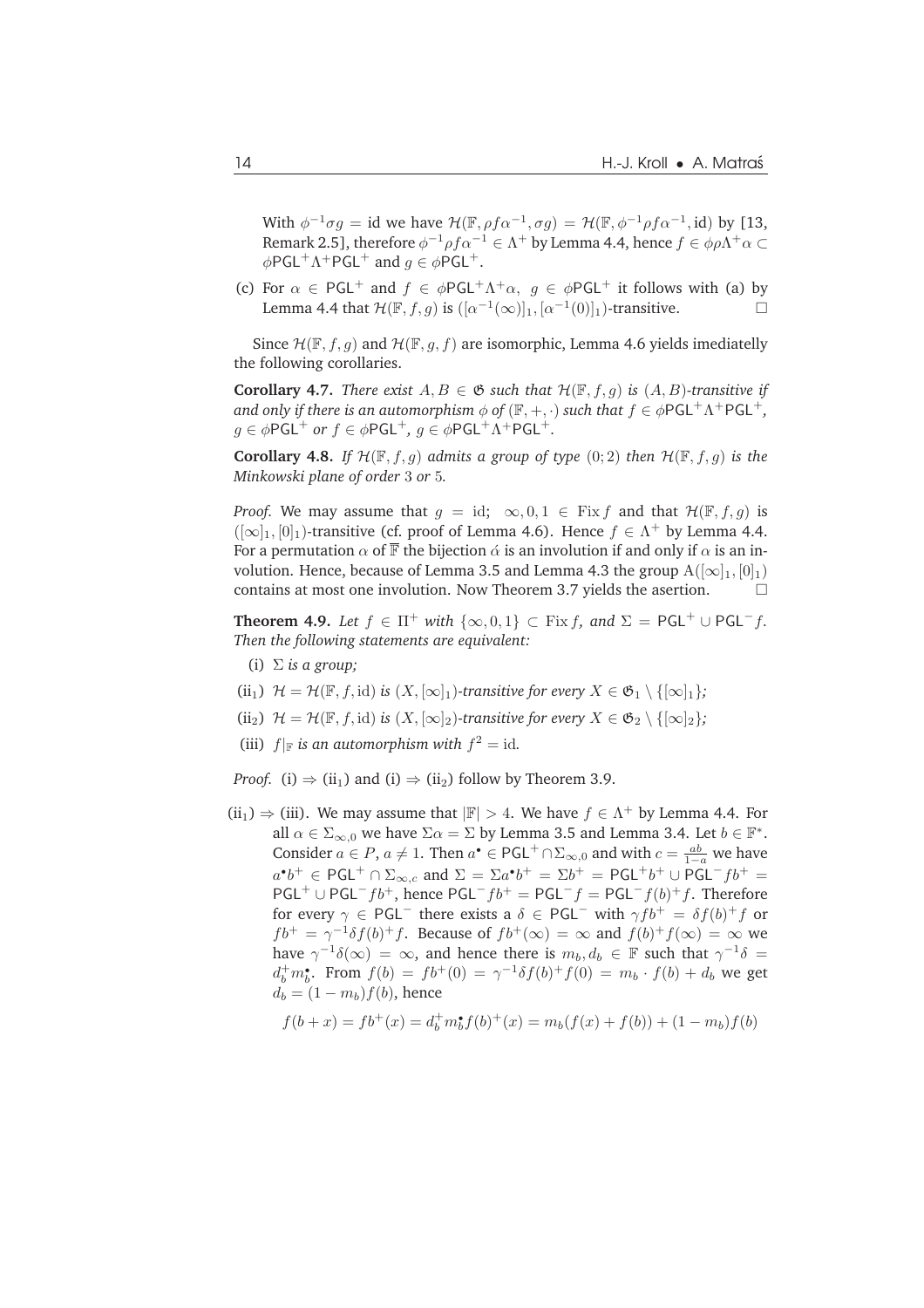for all  $x \in \mathbb{F}$ , in particular  $0 = f(0) = m_b(f(-b) + f(b)) + (1 - m_b)f(b) = 0$  $m_b f(-b) + f(b)$ , thus  $m_b = -\frac{f(b)}{f(-b)}$  $\frac{f(b)}{f(-b)}$ . Because of  $f \in \Lambda^+$  we have

$$
m_b = -\frac{f(b)}{f(b)f(-1)} = -\frac{1}{f(-1)}
$$

for all  $b \in P$ . Hence for all  $b \in P$ ,  $x \in \mathbb{F}$  we have

$$
f(b+x) = -\frac{1}{f(-1)}\Big(f(x) + f(b)\Big) + \Big(1 + \frac{1}{f(-1)}\Big)f(b) = -\frac{1}{f(-1)}f(x) + f(b).
$$

If  $x \in P$  we obtain  $f(b+x) = -\frac{1}{f(-1)}f(b) + f(x)$  by exchanging b and x in the previous formula. Therefore we have  $(1+\frac{1}{f(-1)})f(b) = (1+\frac{1}{f(-1)})f(x)$ for all  $b, x \in P$ . Because of  $|P| \ge 2$  this implies  $1 + \frac{1}{f(-1)} = 0$ , hence  $f(-1) = -1$  and  $m_b = 1$  for all  $b \in P$ . For  $b \in \mathbb{F}^* \setminus P$  we obtain

$$
m_b = -\frac{f(b)}{f(-b)} = -\frac{f(b)}{f(bf(-1))} = -\frac{f(b)}{f(b) \cdot (-1)} = 1.
$$

Therefore we have for all  $b, x \in \mathbb{F}$ :

$$
f(b+x) = m_b(f(x) + f(b)) + (1 - m_b)f(b) = f(x) + f(b).
$$

Hence  $f|_F$  is an automorphism of  $(F, +, \cdot)$  by Lemma 4.5.

Consider  $d \in \mathbb{F}^* \setminus P$ . Since  $f \in Aut(\mathbb{F}, +, \cdot) \cap I^+$  we have for all  $x \in \mathbb{F}$ :  $f(d)x = f(df(x)) = f(d)f^{2}(x)$ , hence  $f^{2}(x) = x$ .

- (ii<sub>2</sub>)  $\Rightarrow$  (iii). This follows from the fact that  $\mathcal{H}(\mathbb{F},f,g)$  and  $\mathcal{H}(\mathbb{F},g,f)$  are isomorphic (cf. [13, 2.2]) by the implication (ii<sub>1</sub>)  $\Rightarrow$  (iii).
	- (iii)  $\Rightarrow$  (i). Since  $f|_{\mathbb{F}}$  is an automorphism of  $(\mathbb{F}, +, \cdot)$  we have PGL<sup>-</sup>f = fPGL<sup>-</sup>, and because of  $f^2 = id$  we obtain  $PGL^-f \cdot PGL^-f = PGL^+$ . Therefore  $\Sigma$ is a group.  $\Box$

**Corollary 4.10.** *If*  $\Sigma = PGL^+ \cup PGL^-f$  *is a group, then*  $\mathcal{H}(\mathbb{F}, f, id)$  *is a Minkowski plane (cf. Hartmann [4]).*

**Corollary 4.11.** *If*  $\mathcal{H}(\mathbb{F},f,g)$  *admits an automorphism group of type*  $(1,1)$  *then*  $\mathcal{H}(\mathbb{F},f,g)$  *is of type* (4; 4).

*Proof.* By assumption there are subgroups  $\Gamma_1, \Gamma_2$  of Aut  $\mathcal{H}(\mathbb{F}, f, g)$  such that  $\mathfrak{A}_i(\Gamma_i) \neq \emptyset$  for  $i = 1, 2$ . Since  $\mathfrak{A}_1(\Gamma_1) \neq \emptyset$  we may assume that  $g = id$  and  $\{\infty, 0, 1\} \subset \text{Fix } f$  (cf. proof of Lemma 4.6); then  $f \in \Lambda^+$  by Lemma 4.4. Because  $\mathfrak{A}_2(\Gamma_2) \neq \emptyset$ , by Lemma 4.6 (now in Lemma 4.6 we have to exchange the roles of 1 and 2 as well as those of g and f) there is an automorphism  $\phi$  of  $\mathbb{F}(+, \cdot)$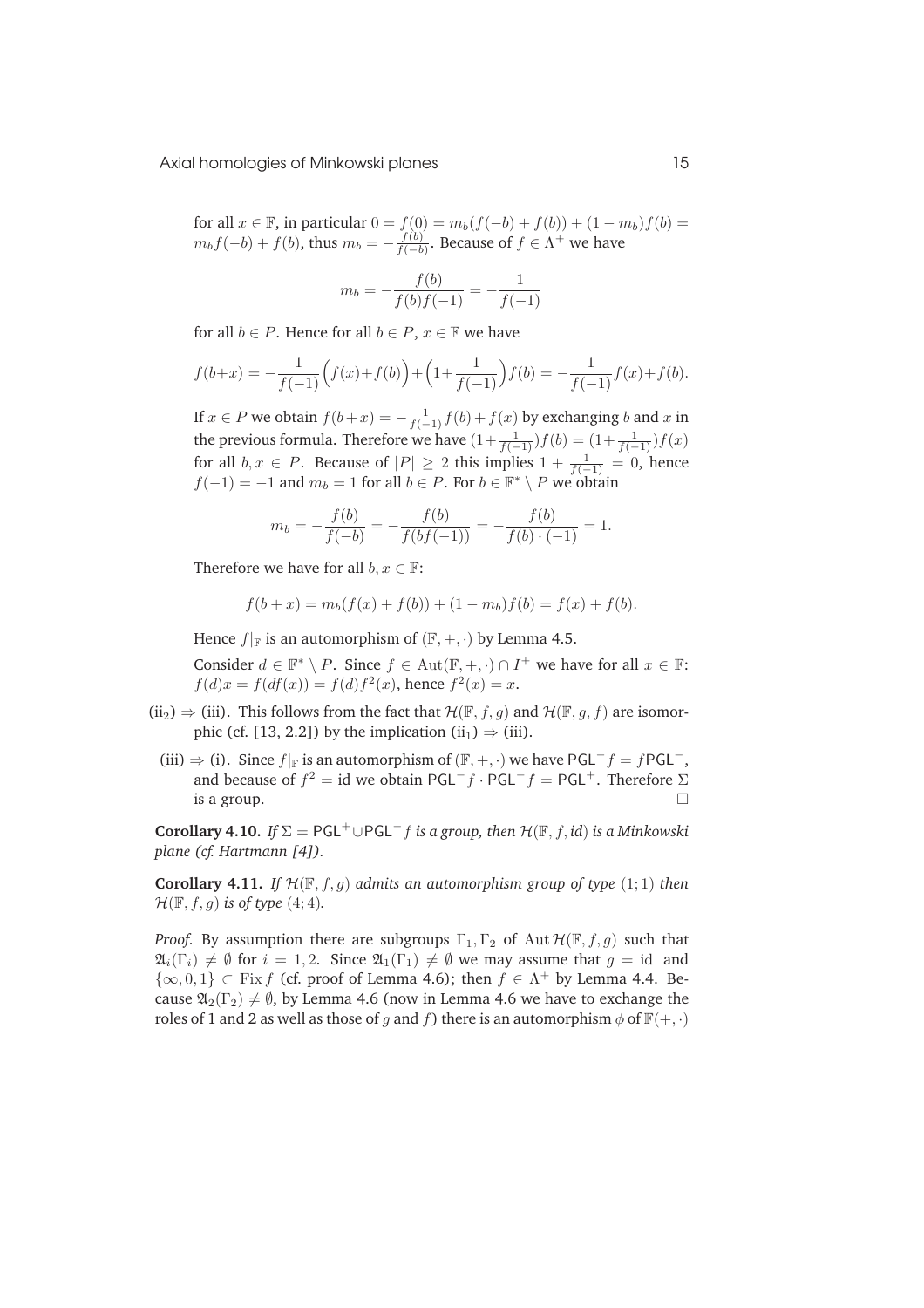such that  $\mathrm{id} = g \in \phi \mathsf{PGL}^+ \Lambda^+ \mathsf{PGL}^+$  and  $f \in \phi \mathrm{PGL}^+$ . Hence there is  $\gamma \in \mathsf{PGL}^+$ such that  $f = \phi \gamma$ . Because of  $\infty, 0, 1 \in$  Fix  $f \cap$  Fix  $\phi$  we obtain  $\infty, 0, 1 \in$  Fix  $\gamma$ , hence  $\gamma = id$ . Therefore  $f = \phi$ , hence  $f^2 = id$  (cf. the last sentence of the proof of Theorem 4.9, (ii<sub>1</sub>)  $\Rightarrow$  (iii). Thus  $\Sigma = PGL^{+} \cup PGL^{-}f$  is a group by Theorem 4.9, and therefore  $\mathcal{H}(\mathbb{F},f,g)$  is of type  $(4;4)$  by Theorem 3.9.

**Theorem 4.12.** *A hyperbola structure*  $\mathcal{H}(\mathbb{F}, f, g)$  *is of type*  $(0, 0)$ *,*  $(0, 1)$ *, or type* (4;4)*.*

*Proof.* Let  $(j; k)$  be the type of  $\mathcal{H}(\mathbb{F}, f, q)$ . If  $j \neq 0$  then there is an automorphism group of type (1; 1) because  $k > j$ , hence (j; k) = (4; 4) by Corollary 4.11. Now let us assume  $j = 0$ . Then  $k < 3$  by Theorem 4.9 and Theorem 3.9. Since the Minkowski planes of order 3 and 5 are Miquelian (cf. [2]) and therefore of type  $(4; 4)$ , we obtain  $k \neq 2$ .

- **Examples 4.13.** (1) Let  $(\mathbb{F}, P)$  be an ordered field. Then  $-1 \notin P$ . For every Moulton mapping f we have  $f \in \Lambda^+$ . For  $k = -f(-1) \neq 1$  the bijection  $f =: f_k$  is not an automorphism. Hence for  $k = -f(-1) ≠ 1$  the hyperbola structure  $\mathcal{H}(\mathbb{F}, f_k, id)$  is of type  $(0, 1)$  by Lemma 4.4, Theorem 4.9 and Theorem 4.12. For an ordered field  $(F, P)$  these are the only examples of hyperbola structures  $\mathcal{H}(\mathbb{F},f_k,\text{id})$  of type  $(0;1)$  (cf. Lemma 4.3(4)).
- (2) Every Miquelian Minkowski plane is of type  $(4, 4)$ . If  $(\mathbb{F}, P)$  is a halfordered field and f an order-preserving involutory automorphism of the field (extended canonically onto  $\overline{F}$ ) then  $\mathcal{H}(\mathbb{F}, f, id)$  is of type (4; 4) (cf. Theorem 4.9).
- (3) If  $(\mathbb{F}, P)$  is a half-ordered field and  $f \in \Pi^+ \backslash \mathrm{PGL}^+ \Lambda^+ \mathrm{PGL}^+$  then  $\mathcal{H}(\mathbb{F}, f, id)$ is of type  $(0, 0)$  (cf. Corollary 4.7 and Theorem 4.12). For example take  $\mathbb{F} =$ ℝ and the order-preserving bijection  $f$  with  $f(x) = x^3$  for all  $x \in \mathbb{R}$ . Then  $f \notin \mathsf{PGL^+}\Lambda^+\mathsf{PGL}^+$ , because otherwise there would be  $\delta, \gamma \in \mathsf{PGL^+}$  with  $\delta f \gamma \in \Lambda^+$ , hence by Lemma 4.3(3) for all  $x \in P$  would hold  $x = \delta(\gamma(x)^3)$ , or  $\delta^{-1}(x) = \gamma(x)^3$ , which is impossible.

#### **References**

- [1] W. Benz, Vorlesungen über Geometrie der Algebren, Springer, Berlin-Heidelberg-New York 1973.
- [2] **Y. Chen** and **G. Kaerlein**, Eine Bemerkung über endliche Laguerre- und Minkowski-Ebenen, *Geom. Dedicata* **2** (1973), 193–194.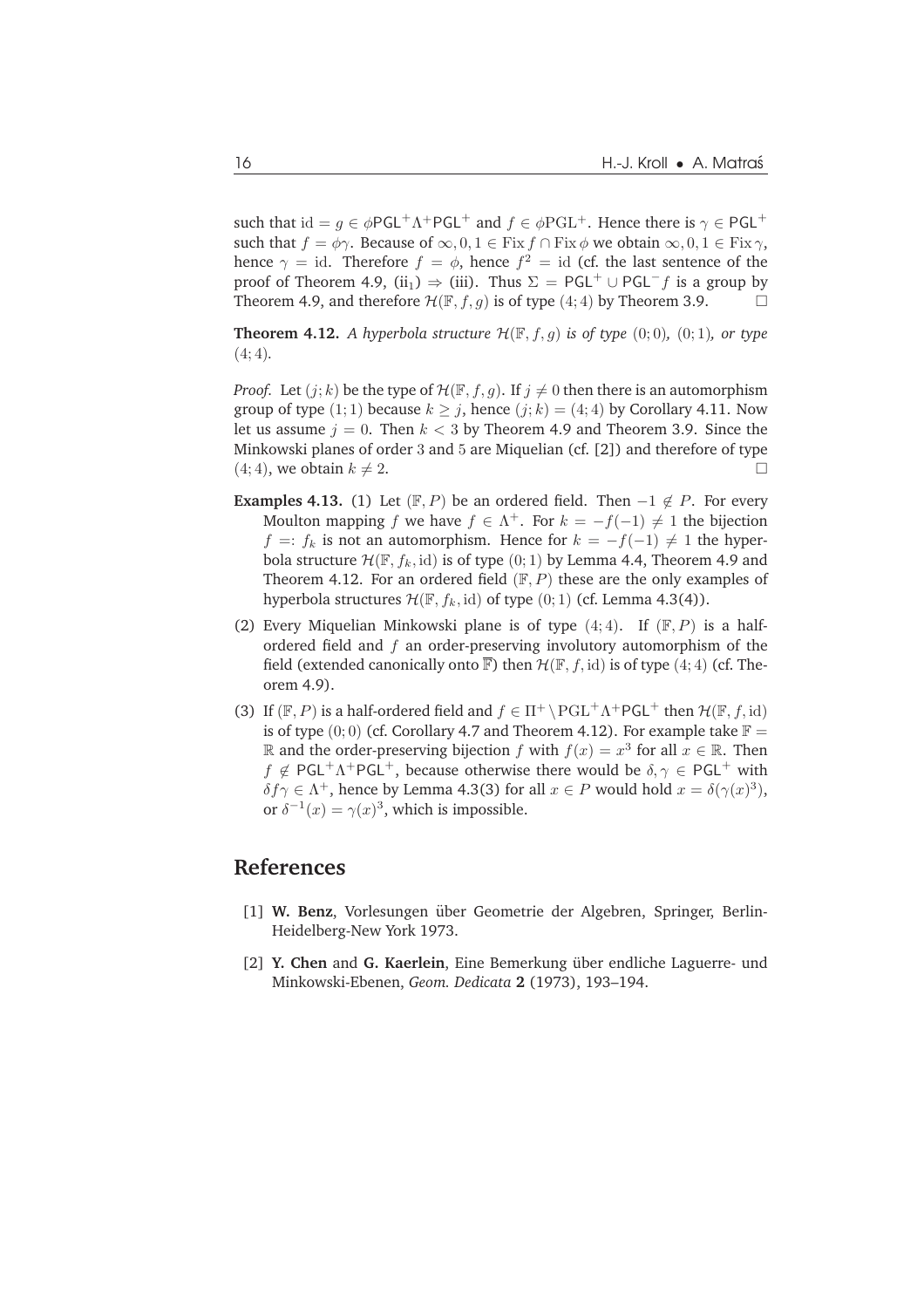- [3] **E. Hartmann**, Beispiele nicht einbettbarer reeller Minkowski-Ebenen, *Geom. Dedicata* **10** (1981), 155–159.
- [4] , Minkowski-Ebenen mit Transitivitätseigenschaften, Results Math. **5** (1982), 136–148.
- [5] **W. Heise** and **H. Karzel**, Symmetrische Minkowski-Ebenen, *J. Geom.* **3** (1973), 5–20.
- [6] **J. Jakóbowski**, A full generalization of Moulton's method applied to Minkowski axioms, *Zesz. Nauk. Geom.* **20** (1993), 13–21.
- [7] **H. Karzel** and **H.-J. Kroll**, Perspectivities in circle geometries, **in** *Geometry - von Staudt's point of view*, Proc. NATO Adv. Study Inst., Bad Windsheim/Ger. 1980 (K. Strambach & P. Plaumann, eds.), 1981, pp. 51–99.
- [8] **M. Klein**, Classification of Minkowski planes by transitive groups of homotheties, *J. Geom.* **43** (1992), 116–128.
- [9] **M. Klein** and **H.-J. Kroll**, A classification of Minkowski planes, *J. Geom.* **36** (1989), 99–109.
- [10] **C. Pedrini**, 3-reti (non immergibili) aventi dei piani duali di quelli di Moulton quali sottopiani, *Atti Accad. Naz. Lincei Rend. Cl. Sci. Fis. Mat. Natur.* **40** (1966), 385–392.
- [11] **E. Sperner**, Beziehungen zwischen geometrischer und algebraischer Anordnung, *Sitzungsber. Heidelb. Akad. Wiss. Math.-Natur. Kl.* **10** (1949), 413–448.
- [12] **G. F. Steinke**, A family of Minkowski planes over half-ordered fields, *Beitr. Algebra Geom.* **37** (1996), 355–366.
- [13] \_\_\_\_\_\_, A classification of Minkowski planes over half-ordered fields, *J. Geom.* **69** (2000), 192–214.
- [14] **H. Wefelscheid**, Über die Automorphismengruppen von Hyperbelstrukturen, **in** *Beitr. geom. Algebra*, Proc. Symp. Duisburg 1976, 1977, pp. 337–343.